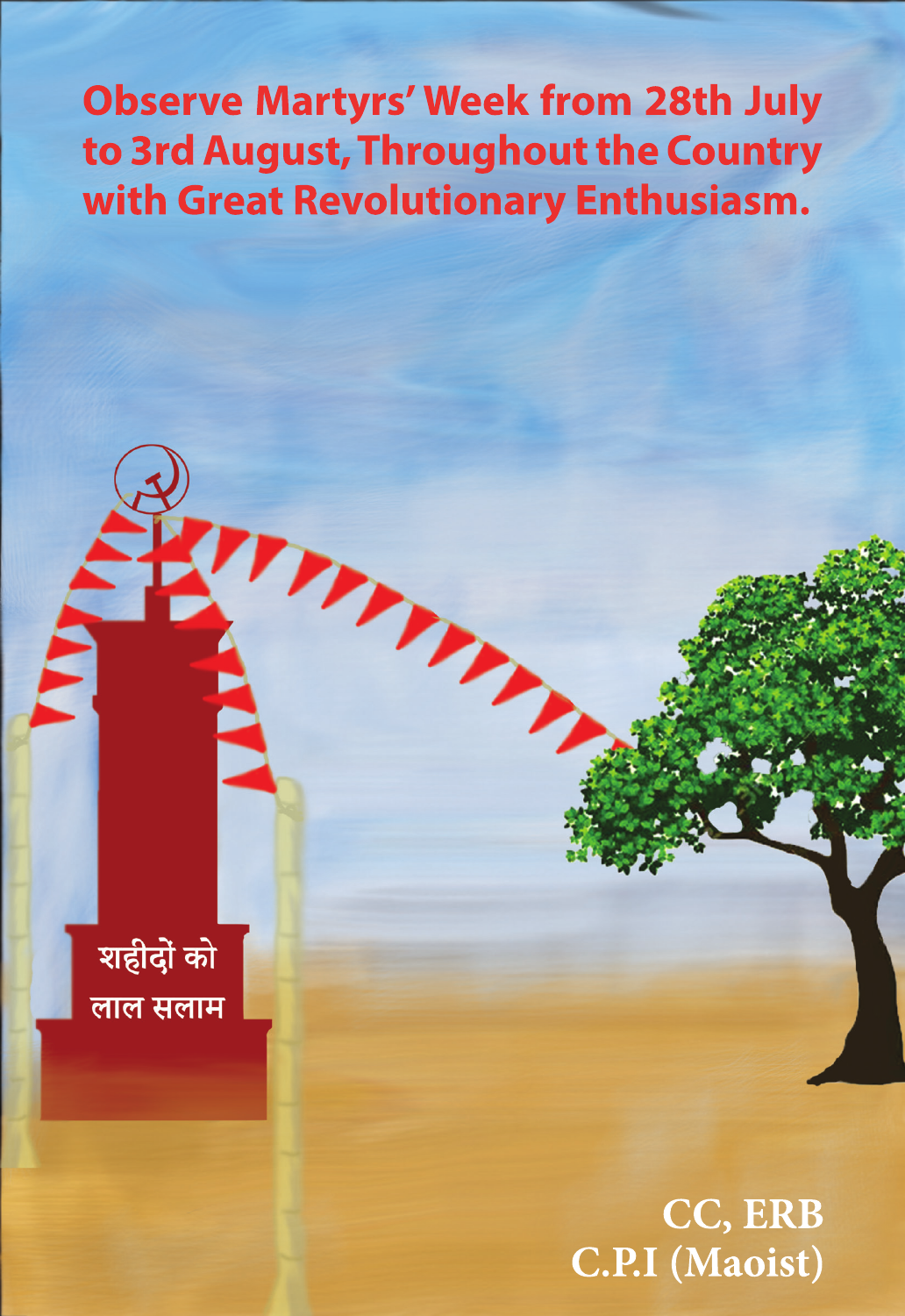Realise the dreams of the martyrs' by creating peoples' army base areas and developing the peoples' war throughout the country.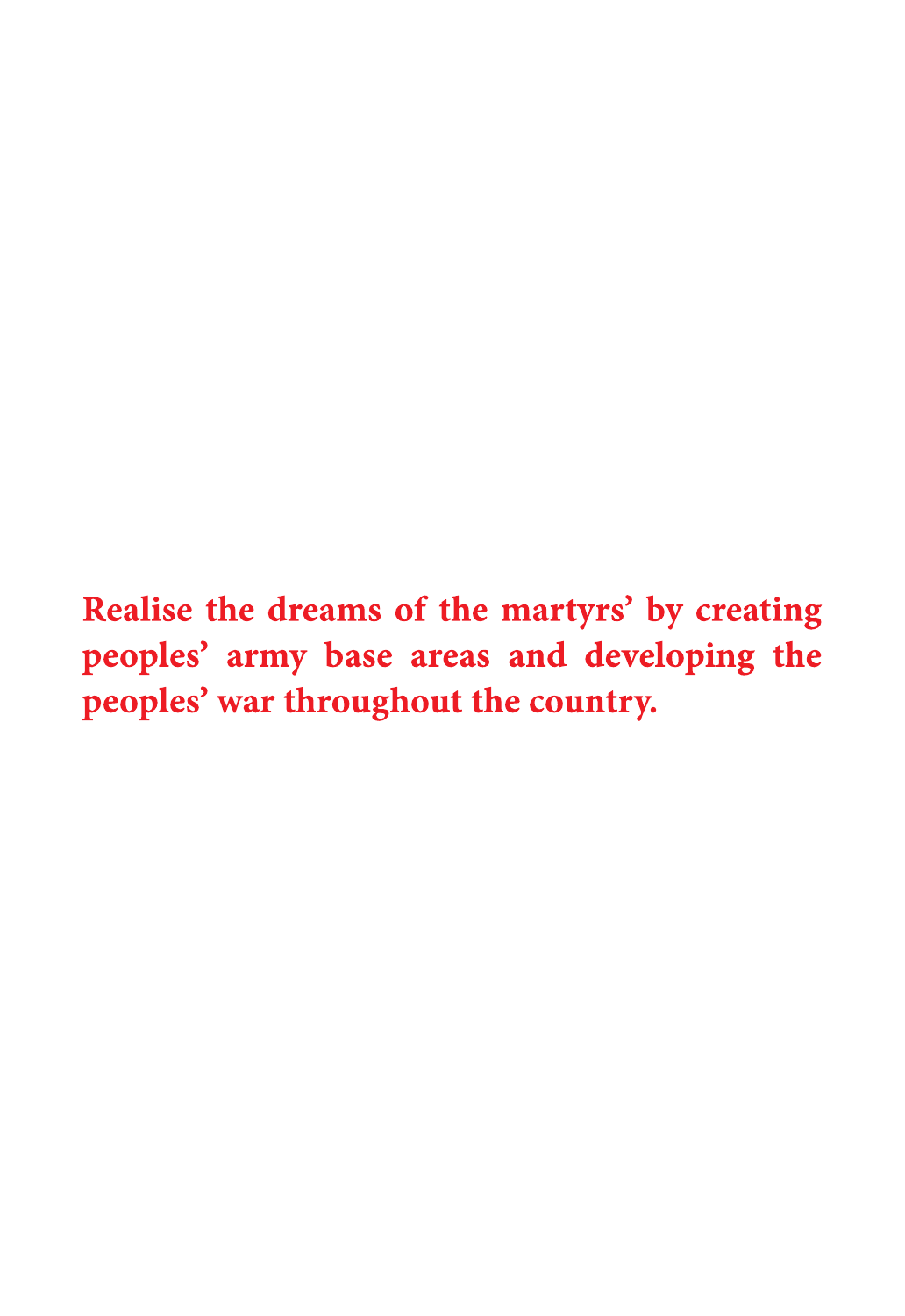## Thousands upon thousands of martyrs have heroically laid down their lives for the people; let us hold their banner high and march ahead along the path crimson with their blood!

**On Coalition Government**; April 24, 1945

## **Comrades and Revolutionary Masses,**

You have all known that during the upcoming week of 28th July to 3rd August every year we observe martyr's week. The path shown before us by the great teachers of international proletarian comrade Marx, comrade Frederick Engels, comrade Lenin, comrade Stalin, comrade Mao Zedong, founders of our party and great teacher of the proletariat of our country comrade Charu Majumdar and comrade Kanai Chatterjee has been painted with the blood of martyrs of revolution who have laid down their lives for the cause of establishing a classless society. They have been our inspiration every day of the year. They live in our memories, they live in our dreams and hence we specially observe this week as martyr's week. The ideology which guided them in their dream of raising the red flag of the proletariat and laying lives for the cause of revolution infront of the enemy's bullet; let us uphold that ideology, that dream among the masses with much more determination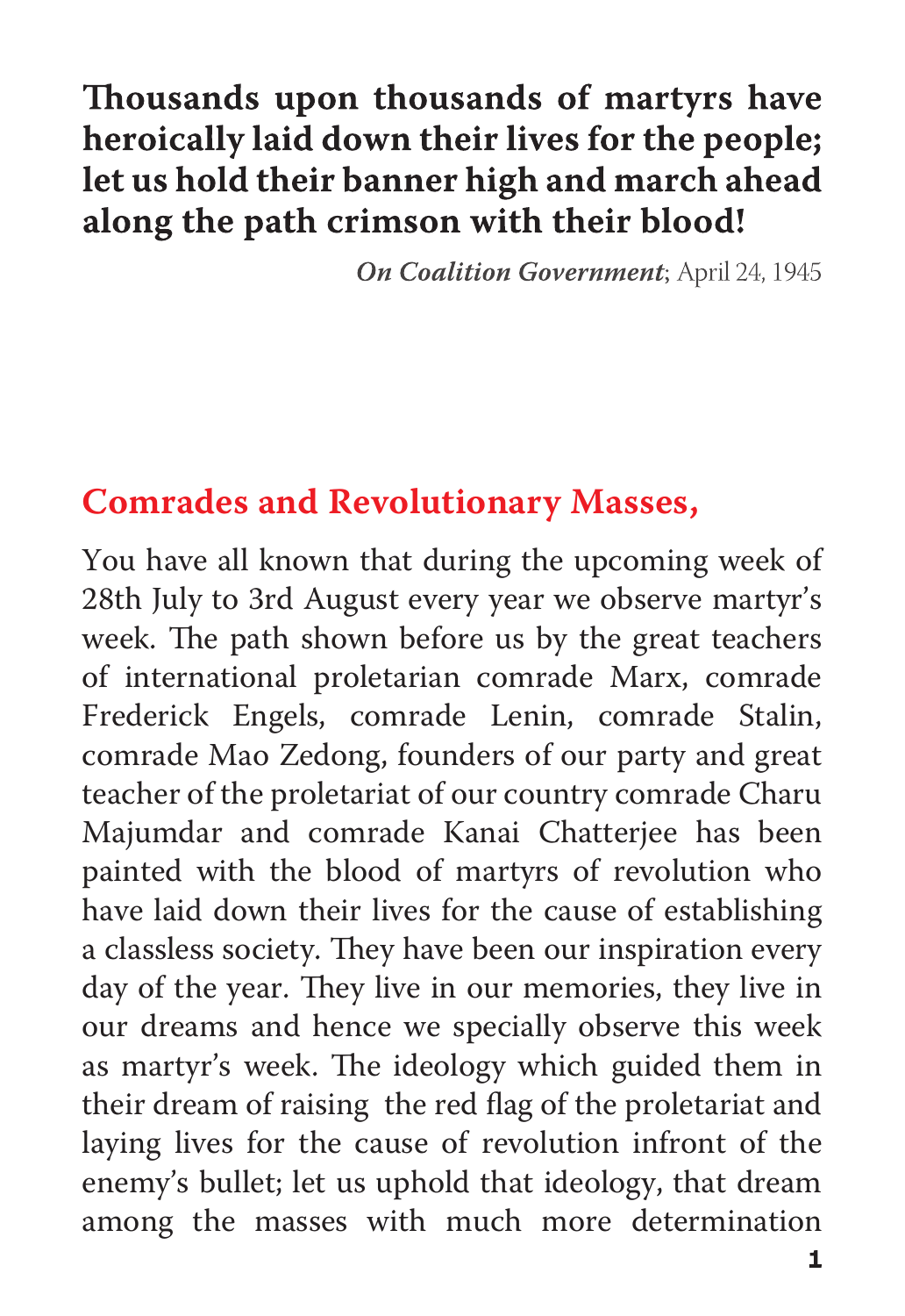during this week. Every party member, sympathisers, members of revolutionary mass organisations, members of PLGA, members of militia, members of revolutionary committees and masses participating in movements participate in large numbers in our programme. They take the oath of moving ahead with the struggle and work hard to implement. Beyond a doubt we will overcome all the obstacles, state repression and hurdles, to remember our beloved martyrs and according to our programme will involve the masses in the revolutionary movement.

Comrades, we are going to observe our martyr week at such a juncture of time when in our country and all over the world a very serious epidemic has made its place. This epidemic is global capital or imperialism. In the past decades, it can be observed that imperialism is in crisis. This crisis, is the crisis of its market economy; crisis of its production; crisis of finance capital; crisis facing its control over the world. Even after two World Wars they have failed to overcome the their crisis, on the contrary their crisis has become more serious. The fallout of this crisis is borne by the oppressed and exploited masses of the world. They used cunning tactics to sell the crisis as a model of "development". Whatever, they do is for the sake of "development"! When they speak of "welfare State", then also their main aim is to organise their " market" behind their empty promise of pro people policies. This is an attempt to repress socialism, convert welfare of the people into a commodity and use state power to revive capitalism from its crisis. Thus according to their needs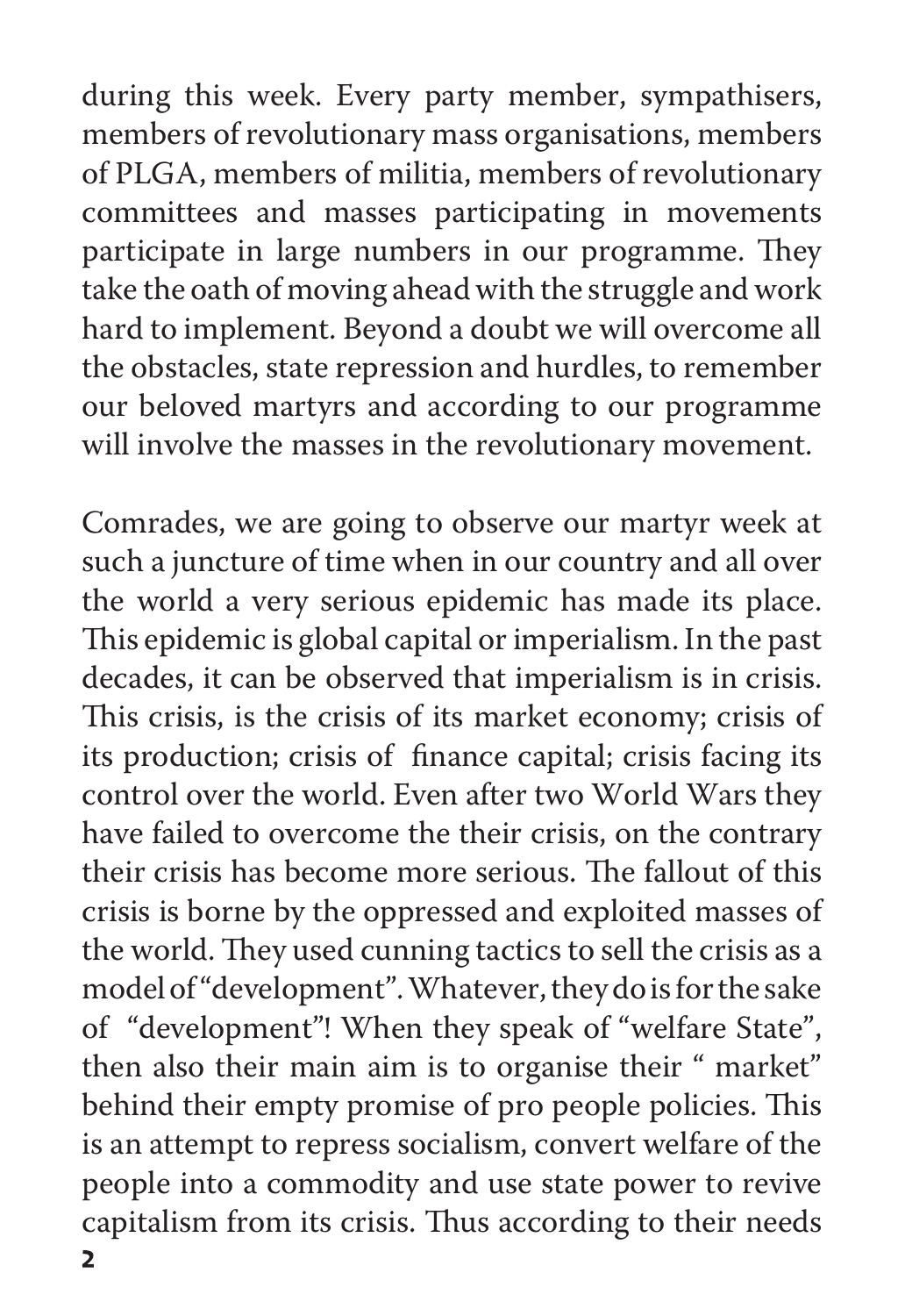they sell their model of "development". Again when they talk about free economy they completely take a U-turn to their pro-people policy and propose a new model. The model of liberalism-privatisation-disinvestment. When again following this path creates crisis (like the subprime crisis in America) then again some reforms are made to the old model of development. In this way, we face new forms of crisis of capitalism inspired models. In reality, all these models of development are anti-people. For the sake of "development" they force the masses to destitution. Queues of unemployed youth keep on increasing as for the "sake of development" jobs are lost due to automation. Due to "development" workers lose their jobs, permanent jobs are replaced by temporary contracts. "For the sake of development" they increase the 8 hour work day to 12 hours. This "development model" pushes the farmer to become debt-ridden and die of suicide. "For the sake of development" they prevent the development of self-determination and keep intact the caste system so that cheap labour is readily available. Their "model of development" destroys forests, pollutes water and air. The cancer of poverty spread across the globe. Hunger-malnourishment-inequalityunemployment-famine-drought-flood-corruptioncommunalism intoxicates the whole social fabric. They fight like dogs amongst themselves to take control over the market economy. As a result, on one hand global capital in alliance with comprador, reactionary forces is involved in looting our country and on the other has increased its oppressive tactics against the working class.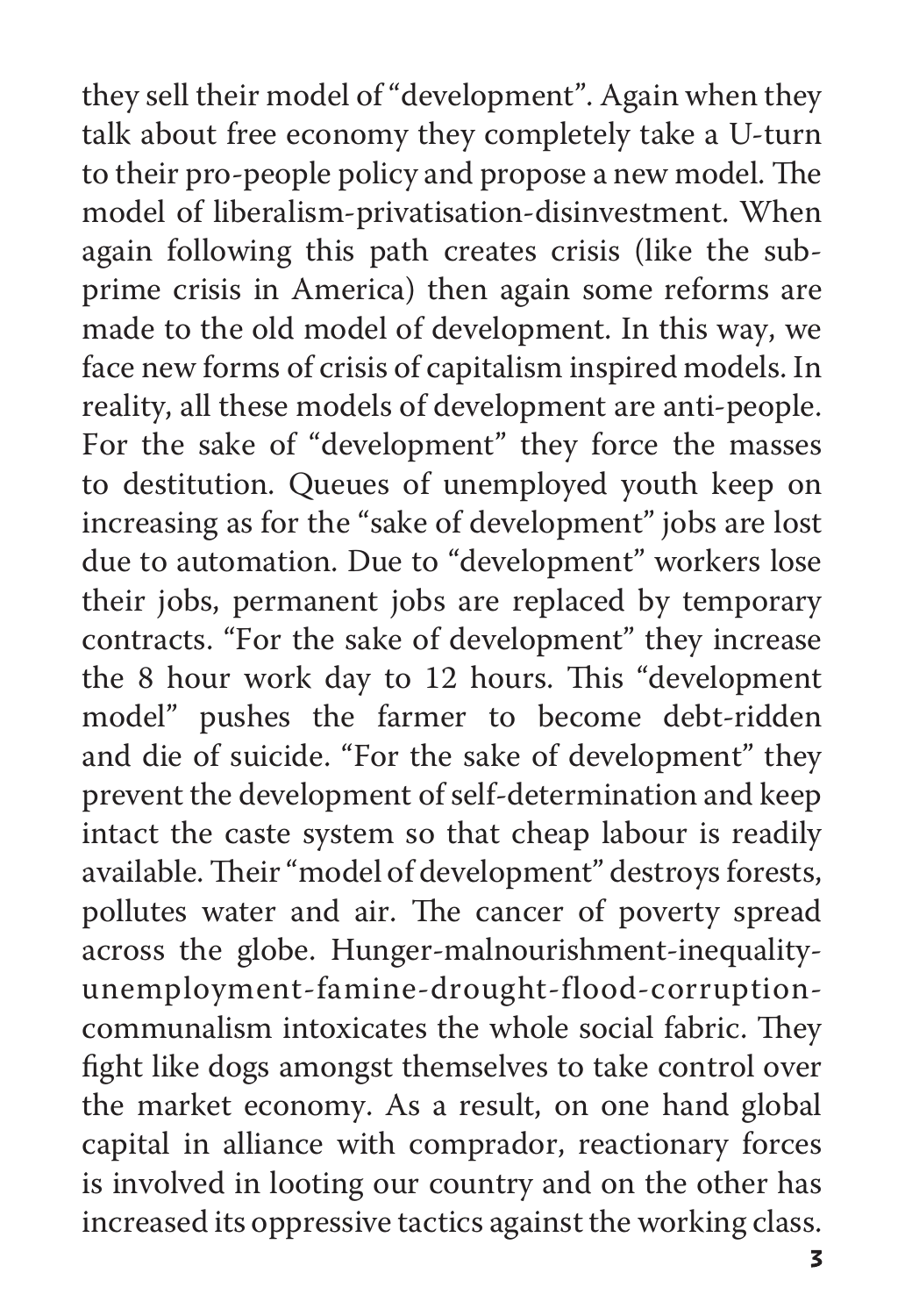Hence, the contradiction between imperialist countries and oppressed masses of the world, contradiction between labour and capital and contradiction between imperialist nations have intensified. Because of the contradiction between imperialist countries we have witnessed two World Wars. History is a witness to this. But the wars between imperialist forces haven't ended till now. Regional conflicts, border disputes, cold war, "war on terror" – which in reality is the aggression of America in the Middle East, various forms of trade wars and joint military exercises are basically preparation for war. Intelligence agencies of imperialist countries like CIA, FSB, Mossad in order to curb people's resistance have sided with the ruling classes to wage a war against the people. This in reality proves the what comrade Lenin had already mentioned "Imperialism means war". In this contemporary context, we have witnessed the border dispute between India and China, which basically a conflict between Chinese imperialism and ally of US imperialism, India. As a result, ordinary soldiers were killed on both sides. The people's resistance against state oppression, relentless atrocities, inequality is getting intensified every day. From France to Greece; Italy to Spain; Algeria to Chile; Palestine to Syria; demands of Kurdish self-determination to Kashmiri nationalism of the masses; Sudan, Iraq, Iran, Afghanistan, Turkey, El Salvador, Peru, Brazil to Nepal-India-Bangladesh and even in Pakistan people are occupying the streets. Even a few days back, communist revolutionaries of different countries like France, Italy and Greece have organised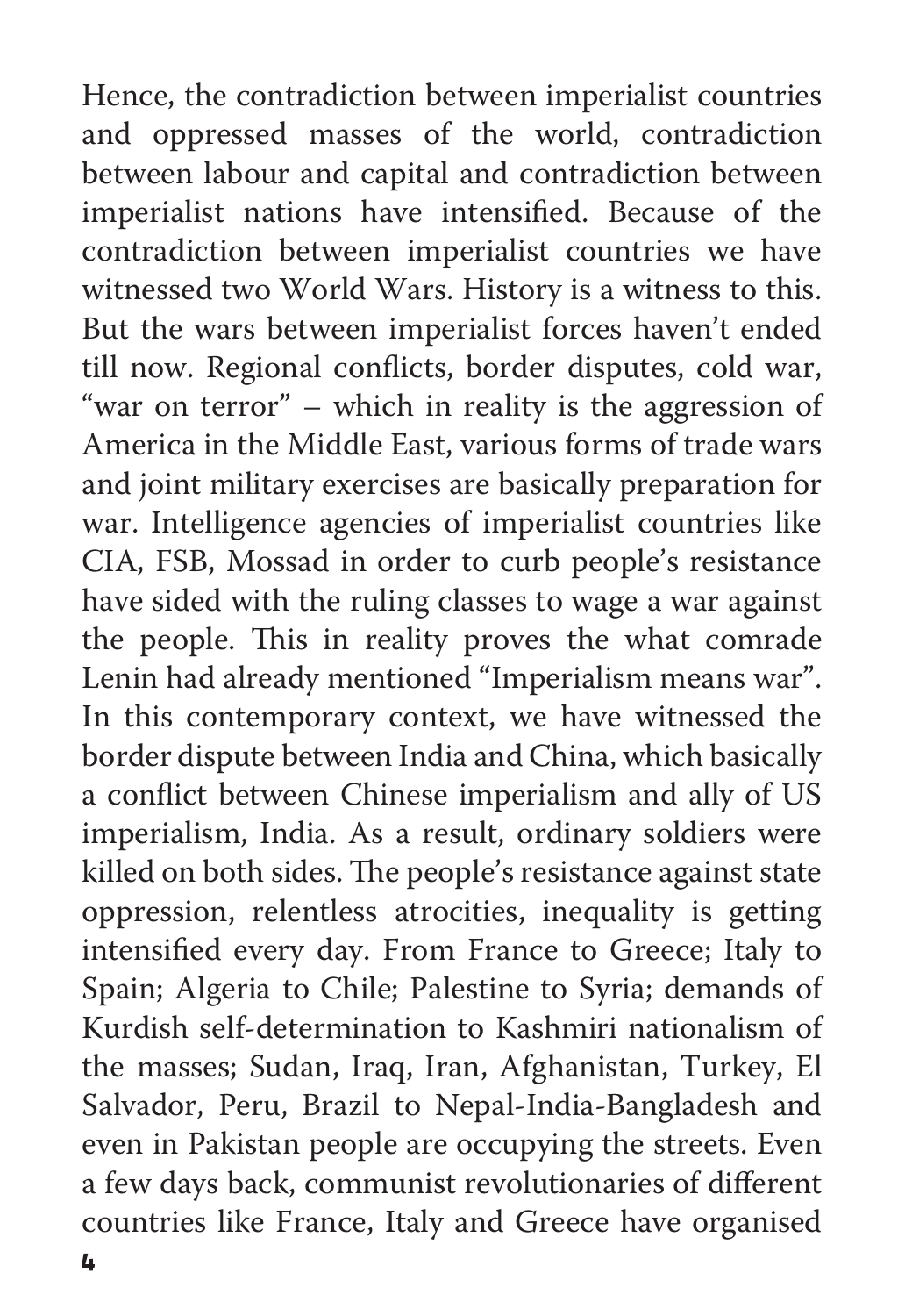protests during the lockdown. In America, communist revolutionaries have organised large number of people to participate in May Day protests during the lockdown because of Corona. In neighbouring Bangladesh, students came out in the streets to protests. Farmers in Pakistan participated in the historic long march with red flag in their hands. During the corona outbreak in America police brutally killed a black person. Protestors burnt down the police station. Police were attacked. From several news sources it was known that thousands of people gathered outside the White House, the official resident of the President of America. The protests were so intense that the American president had to seek shelter in a bunker. In the city of Seattle, protestors occupied a part of the town ousting the police. Under immense pressure from the protests, the Minneapolis administration brought reforms within the police and decided to hand over the security to the masses. From all over the world masses have shown solidarity with the struggle of the American people. In France the solidarity movement took a violent turn. From the neighbouring country Canada to France, Italy, Germany, England and other European countries solidarity movements have spread. In England, it has become a festival to destroy the statues of reactionary individuals. The movement has spread to Africa and Latin America. While the protests were going on, in Mexico protests broke out as a person was brutally murdered in police custody for not wearing a mask during the corona outbreak. The outburst so intense that protestors set a police officer on fire. On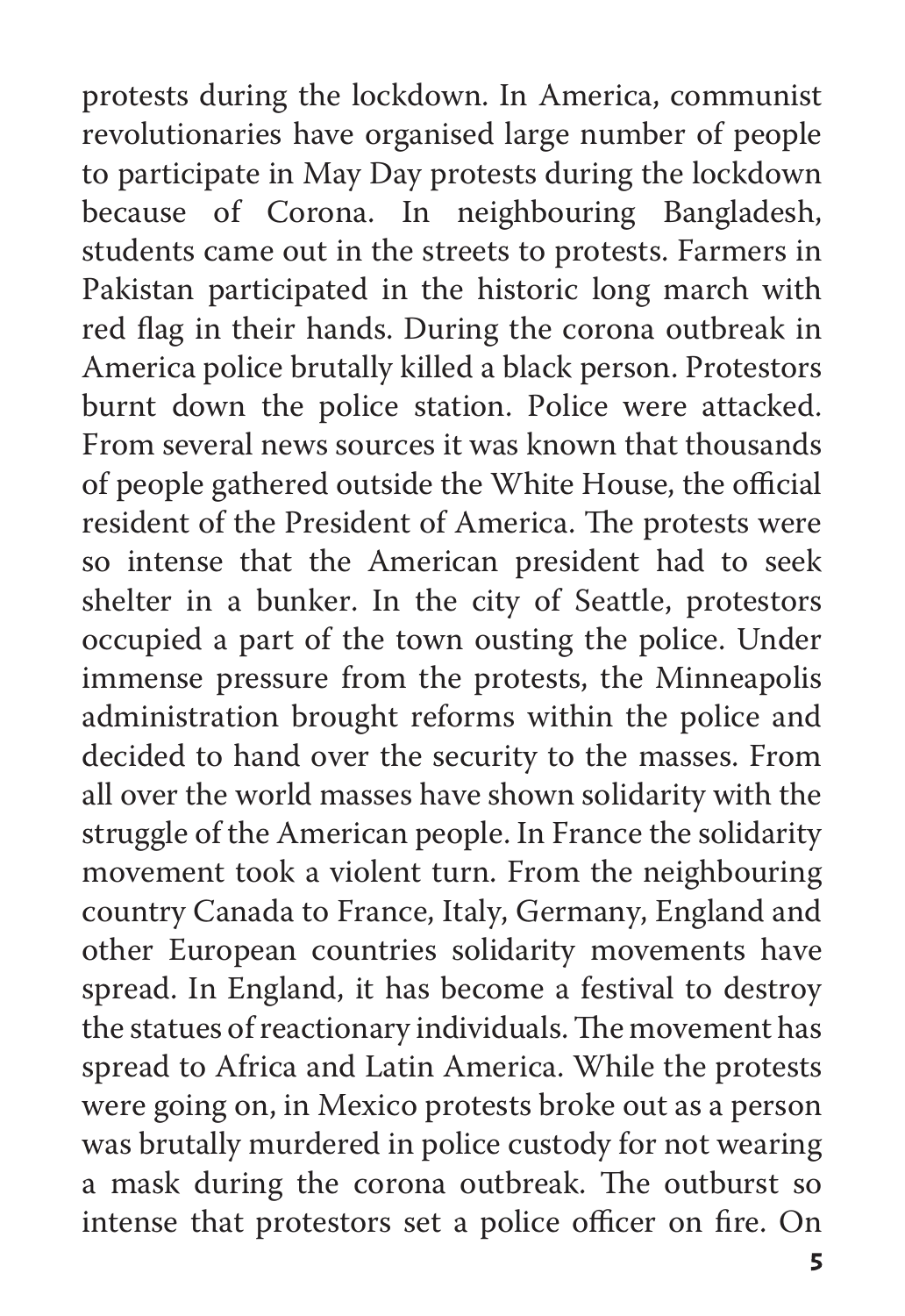the other hand, due to economic crisis because of the lockdown cause by the corona epidemic protests have erupted in Lebanon, Chile and Equador. The people of Lebanon got into a fight with the police when they tried to loot the central bank. Before the corona epidemic in our country streets and universities were shaken by mass protests. Militant protests broke out specially against the National Register of Citizens (NRC) and Citizenship Amendment Act (CAA) where the masses participated in large numbers. Protests against food and health services have taken place across the country due the enforced lockdown because of corona outbreak. Lakhs of migrant workers without relying on the government for any help, fought against the atrocities of the police to travel hundreds of miles to reach their homes. Militant protests by migrant workers broke out in cities like Mumbai, Surat, Bengaluru, Delhi, Hyderabad, Vishakapattanam for demands food and shelter. Hundreds of students and youth stood by their side during this lockdown. This side of the people's struggle shows the relevance of what the great teacher of the proletariat Mao Zedong has said, "countries want independence, nations want liberation, and the people want revolution."

The corona epidemic again showed how the comprador ruling class is against the working class and favours the rich. Even before the lockdown they spent crores of public money to bring back upper middle class Indians to India by flight. Although, after returning they weren't subjected to any preventive measures. On the other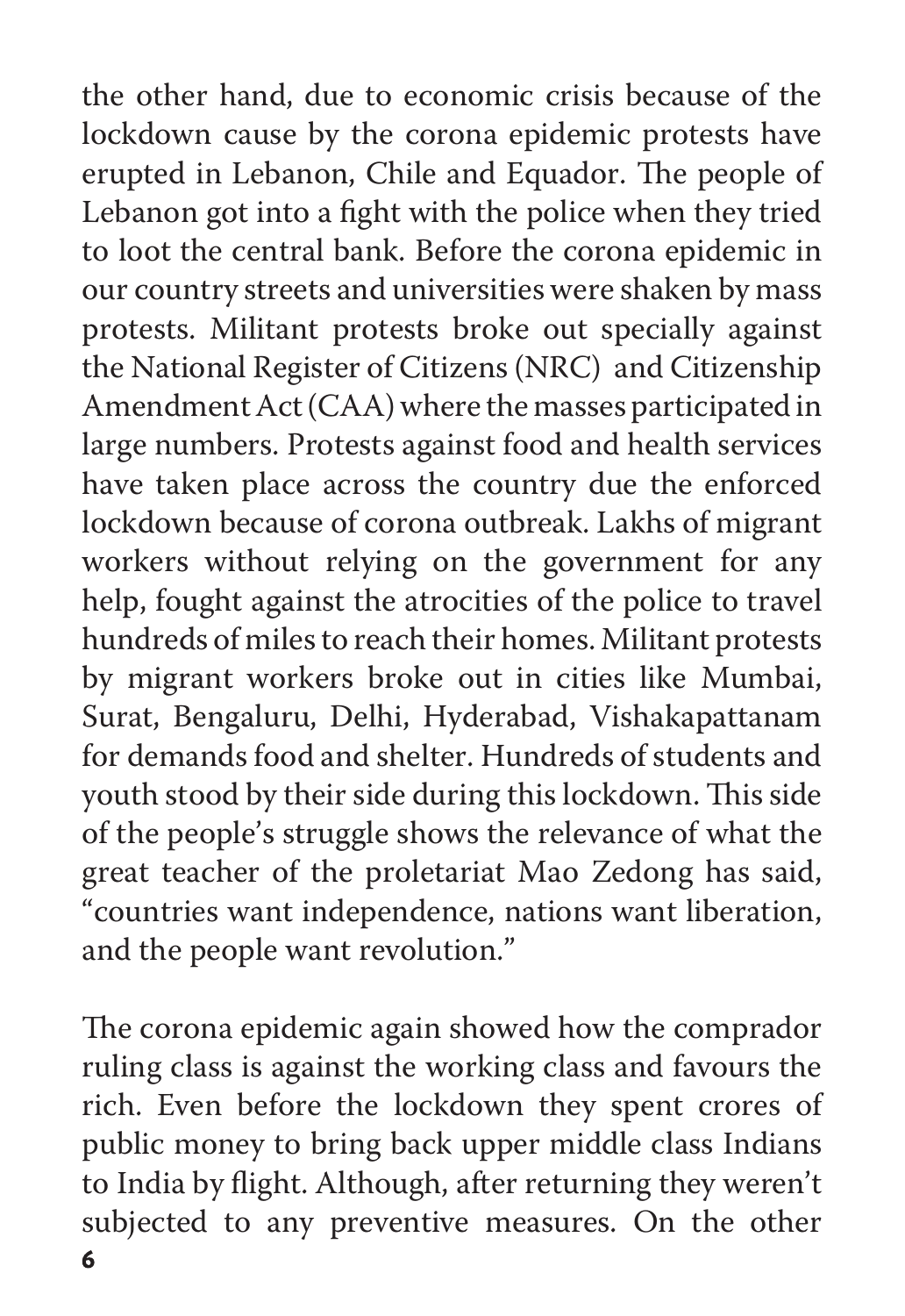hand, the government were reluctant to provide facilities to migrant workers who were stranded in other states to bring back home. At the start of the lockdown, the government announced that workers will get paid leave but didn't even take a single step when private institutions fired workers from their jobs. When some bureaucrats from the revenue department proposed that the super rich should be taxed more, administrative action was taken against them. But this demand is extremely justified because the net profit of 15 biggest companies in India was 4 lakh 75 thousand crore rupees in 2019. The first 500 companies made a net profit was more than 100 lakh crore. It is to be noted that this net profit is after paying taxes. If the government imposed 25% tax on the net profit then 24 lakh crore can be obtained. This money could have been used to help the poor people to satisfy their hunger. Isolation from corona epidemic would have been successful. But the interests of the corporates are more important to the ruling class than the welfare of the masses. On the contrary, the government is deducting salaries of its employees, squandering away EPF money, have stopped D.A. during this period of inflation and price rise. The government has also started disinvestment in public institutions like railways, BSNL, banks, bima, mines, defence and others in order to sell them to private players. Not only the poverty stricken masses are facing the economic crisis, along with Modi-Shah's fascist offensive the middle has also become a target of attack. In this scenario of corona outbreak every imperialist nation is facing and economic recession. A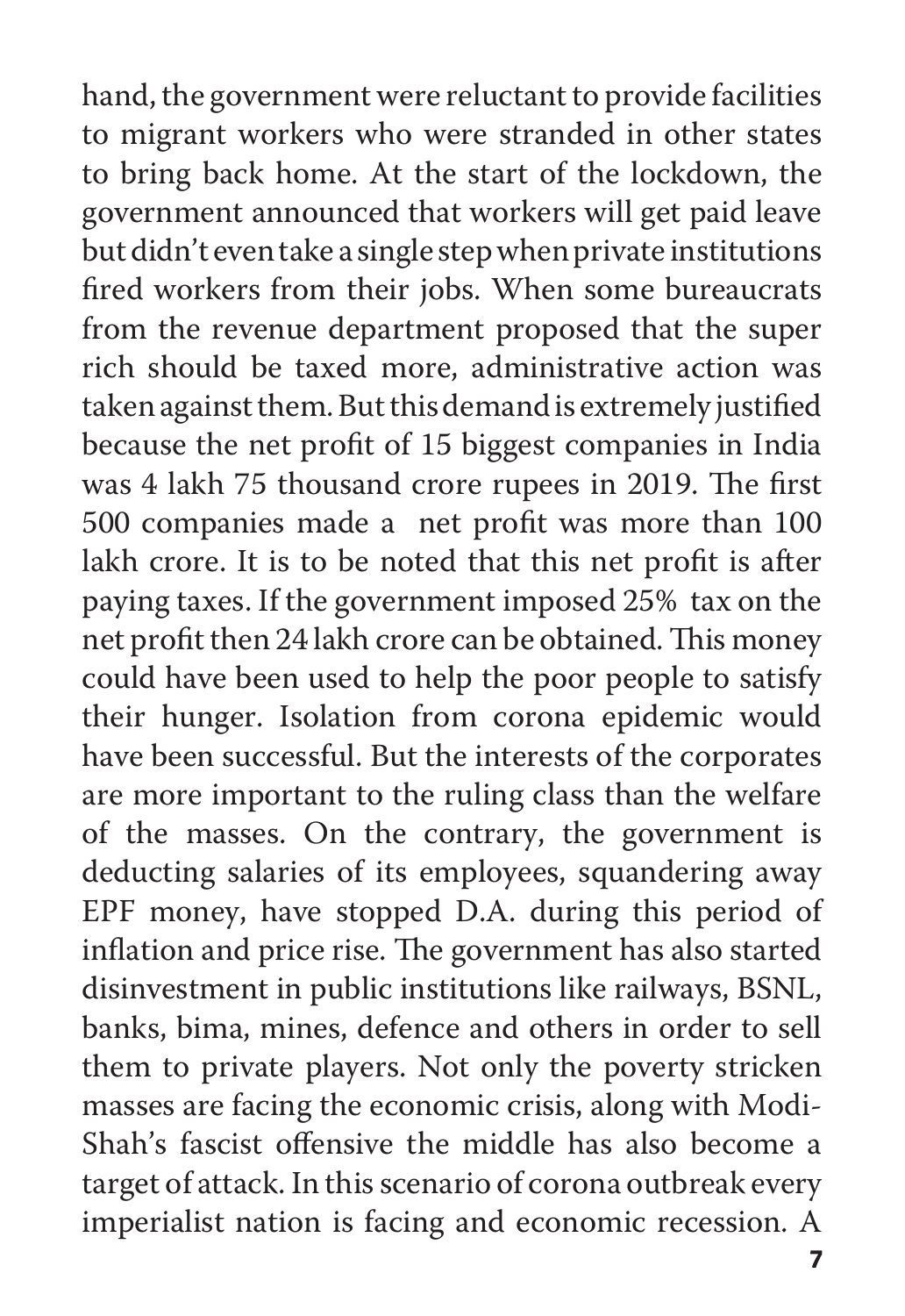section of economists believe that this recession will be worse than the recession of 1930's. In the midst of this crisis to deal with the situation the ruling classes have taken repressive measures which is pushing the state towards fascism. Taking advantage of the lockdown the ruling classes has strengthened its position. In India, by invoking disaster management act, the situation has been pushed towards emergency. To escape from the epidemic, the ruling class is actually proposing "social distancing" rather than "physical distancing" as proposed by scientists and researches in order to break solidarity between people. This is been done in a very conscious manner. The corporate sponsored media is following the footsteps of the ruling class and instead of helping the people learn the scientific truth regarding the epidemic, is embarking upon a conspiratorial path to sow the seeds confusion and terror. Most researchers have opined that to counter corona epidemic lockdown is unscientific and the epidemic needs to be tackled socially and increase the immunity of the population. Along with this one, researchers have proposed that certain localities should be identified, the patient and the area should be quarantined in order to tackle the problem. The government should also take the initiative for distribution of essential commodities such as masks, sanitizers, soap, food and other health commodities and maintain the infrastructure.

The corona epidemic has exposed the hollowness and repressive face of capitalism. In the meantime in our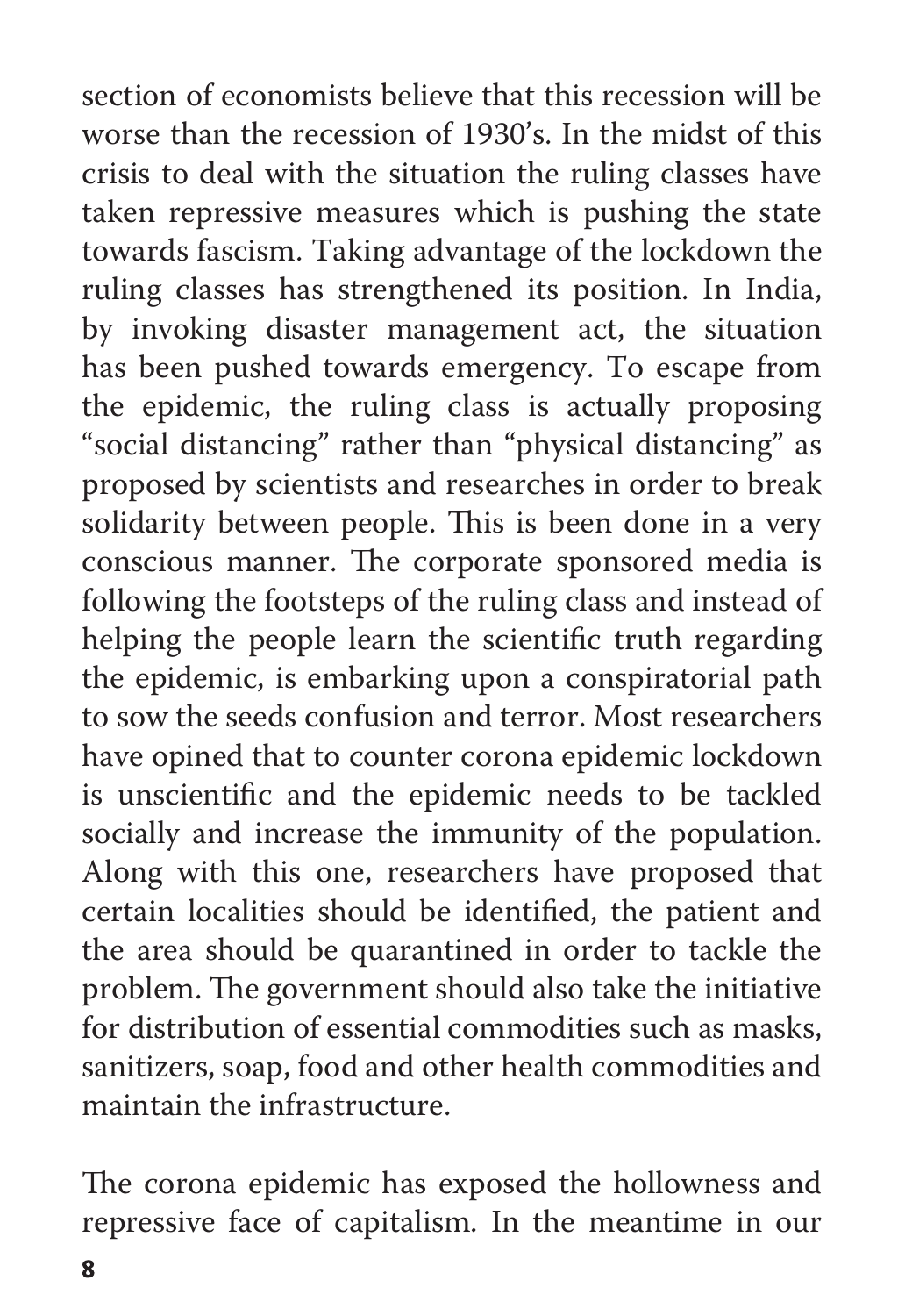country unemployment rose 3 and ½ times. The economic crisis already took its toll before corona outbreak and now because of the lockdown it is in a major setback. Within the first 5 years of Modi government the promise of "Aache Din" has been exposed. Sometime back NSSO in its report mentioned that the purchasing power the population living in the rural areas has gone down by 8.8% from July 2017 to June 2018. After 1972, this is the first time that the purchasing power of the rural population has gone down. Taking into account urban and rural population the purchasing power has dropped by 13%. According to World Inequality Database 9% of the population controlled 58% of the resources in 2017. In 2018 it has increased to 73% and now it has gone upto 76%. On the other side 91% of the population's income has been decreasing. According to Credit Swiss report, the highest inequality India has been achieved during Modi government's rule in the past 80 years. Global World Health Report mentions that India ranks second in terms of inequality between the rich and the poor. 60% of the population owns only 4.8% of the resources. Over 7 lakh factories have closed during the last 5 years. In 1980-81 the wage share of a worker was 28.5% and in 2012-13 it was reduced to 11%. It was then further reduced to 9% (source: ILO, Asia Pacific Working Paper series). In other words 90% of value extracted from labour power is acquired by the capitalist class. This inequality is actually pushing the market economy into a grave recession. Although the Modi government is trying its best to give opportunities for Ambani-Adani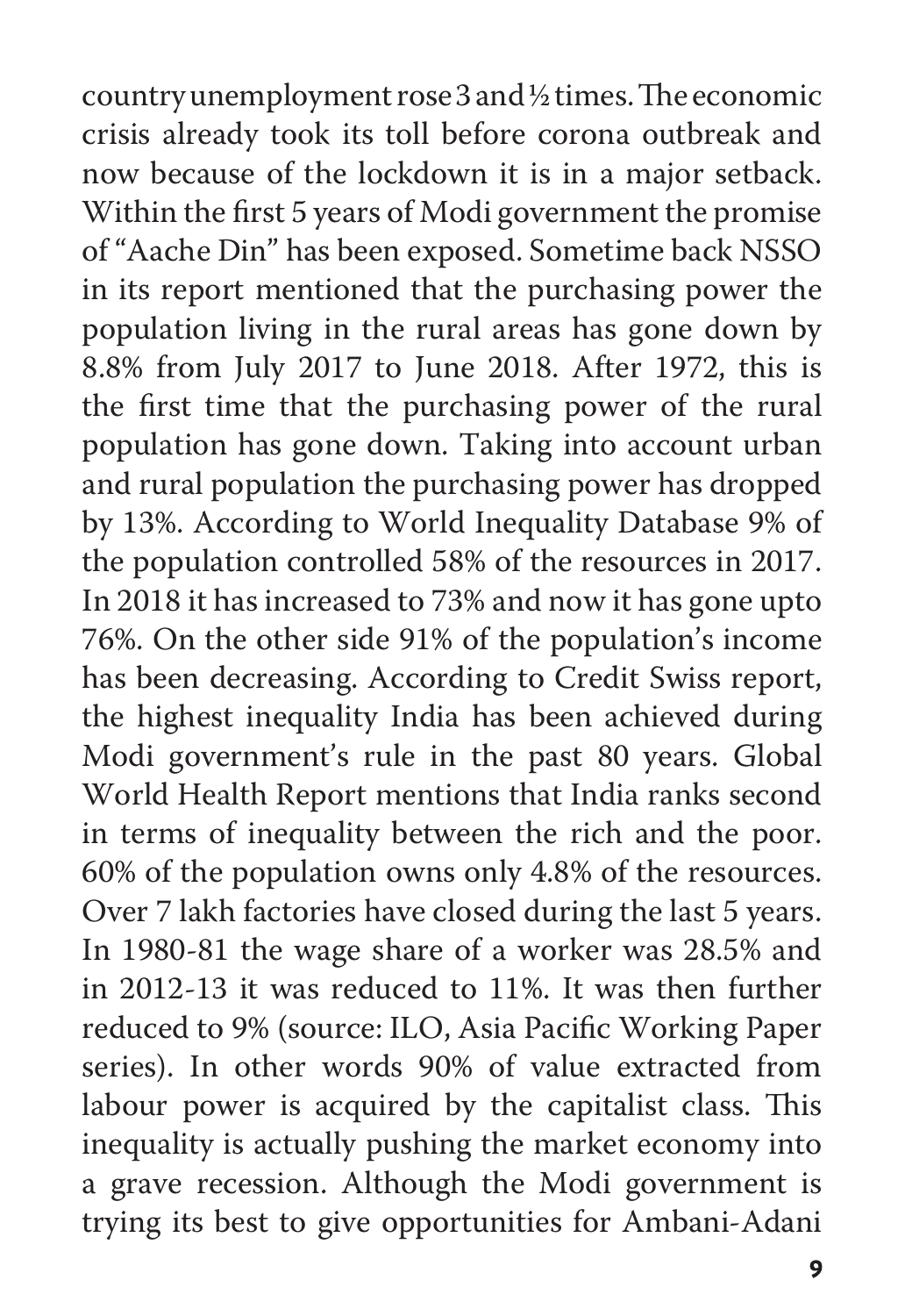to do business with ease many industrialists are shifting their base from India. The slogan of "one country one tax" was raised in order to impose GST which resulted in total destruction of small and medium enterprises and also industries moved away from investing in India. This "tax terror" forced the owner of Café Coffee Day to die of suicide. On the other hand, taking advantage of the lockdown Ambani has been able to increase his own assets. Thus if the economic scenario is such it is obvious that to maintain such a structure the aggression of the ruling class will be inevitable and will push itself towards fascism. When Manmohan-Chidambaram embarked upon economic liberalisation policy the Indian state was slowly becoming more and more fascist. The curb mass movements they set an example of unprecedented terror. As a result their government turned extremely corrupt. Then came Modi's avatar. Coming to power the Modi Government started beating the drums of "Acche Din" with war cry of "Na Khaunga na Khane Dunga" (neither will I indulge in corruption nor allow anyone else". But he did just the opposite. The Indian political scenario became dominated by extreme reactionary, murderer lumpens. Immediately they started passing draconian laws to curb voices of dissent. They even used CBI against parliamentary opponents and put them behind bars to take everything under their control. Whatever was remaining of the federal structure was completely shattered and regional governments just became puppets without any actual power. In accordance with this they started spreading communal tension by waging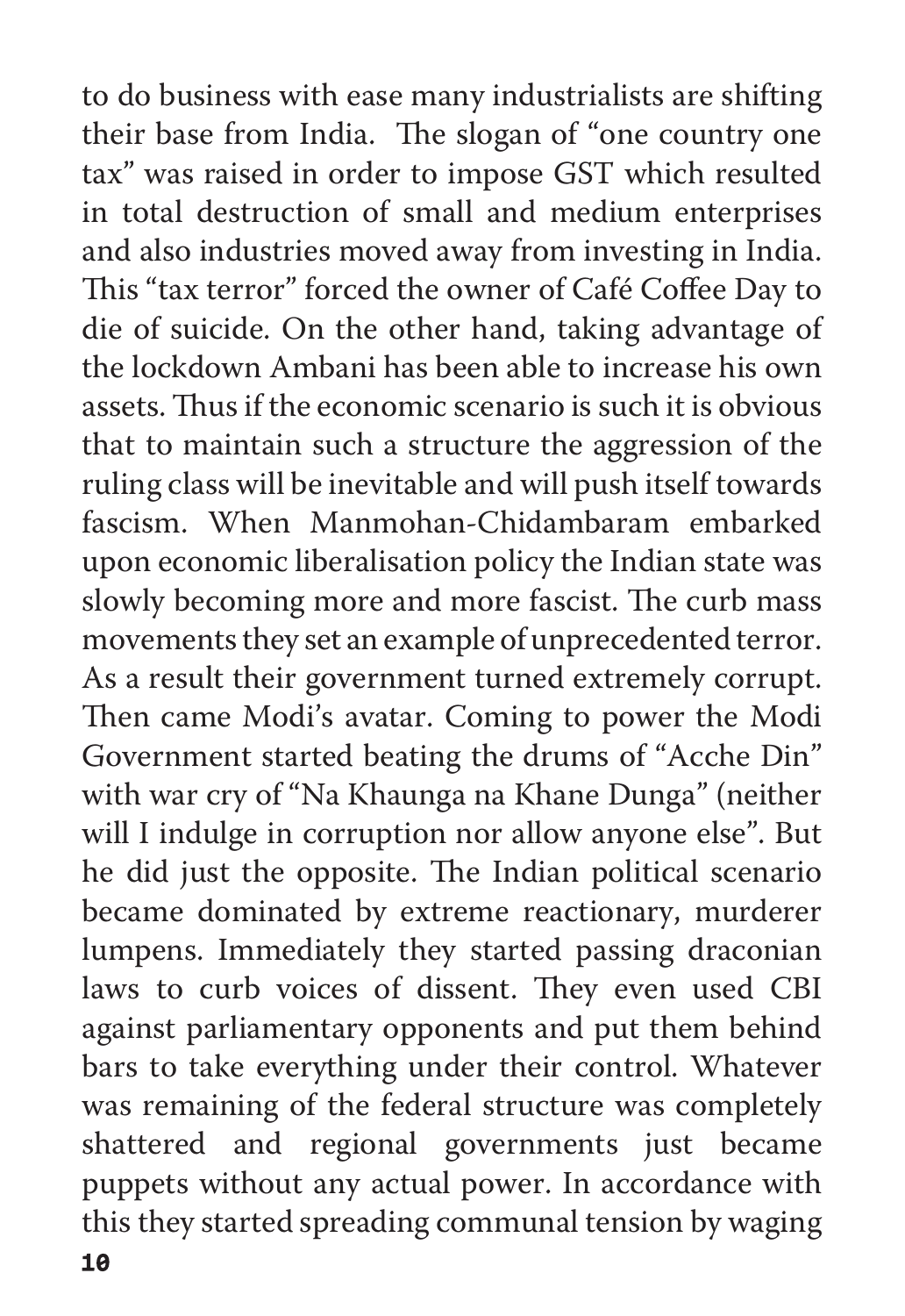a campaigns like ghar-wapsi, love jihad, cow protection and other Brahmanical policies in order to destroy the fabric communal peace. The victims of their attacks were Dalits, minority Muslim communities, Adivasis and women. Also rationalists democratic and open-minded individuals were targeted. On one hand rationalists like Narendra Achyut Dabholkar, Govind Pansare, Gauri Lankesh were murdered and on the other democratic intellectuals like Varavara Rao, Sudha Bharadwaj, Anand Teltumbde and others were tagged as "Urban Naxals" and put behind bars under the draconian act UAPA. During the lockdown the government used the corona epidemic as a cover to arrest activists who played a major role in the ongoing movement against NRC-CAA-NPR. In our areas of resistance they modified Chidambaram's model of "Operation Green Hunt" to launch their offensive in a much brutal way by using the codename "Mission Samadhan". We have continued our struggle by consolidating the masses politically, organisationally and ideologically along with our military programme.

Modi government and Sangh Parivar was able to polarise a section of the population using Goebbelsian tactics of hate and division. They didn't stop at only killing rationalists with scientific temper, they continued their quest of destruction of scientific ideas and opinions. They started spreading unscientific ideas among the people. Weird pseudoscientific claims such as "Pegasus was actually an aeroplane during the Vedic age invented by sage Bharadwaj", "The deity Ganesh having the head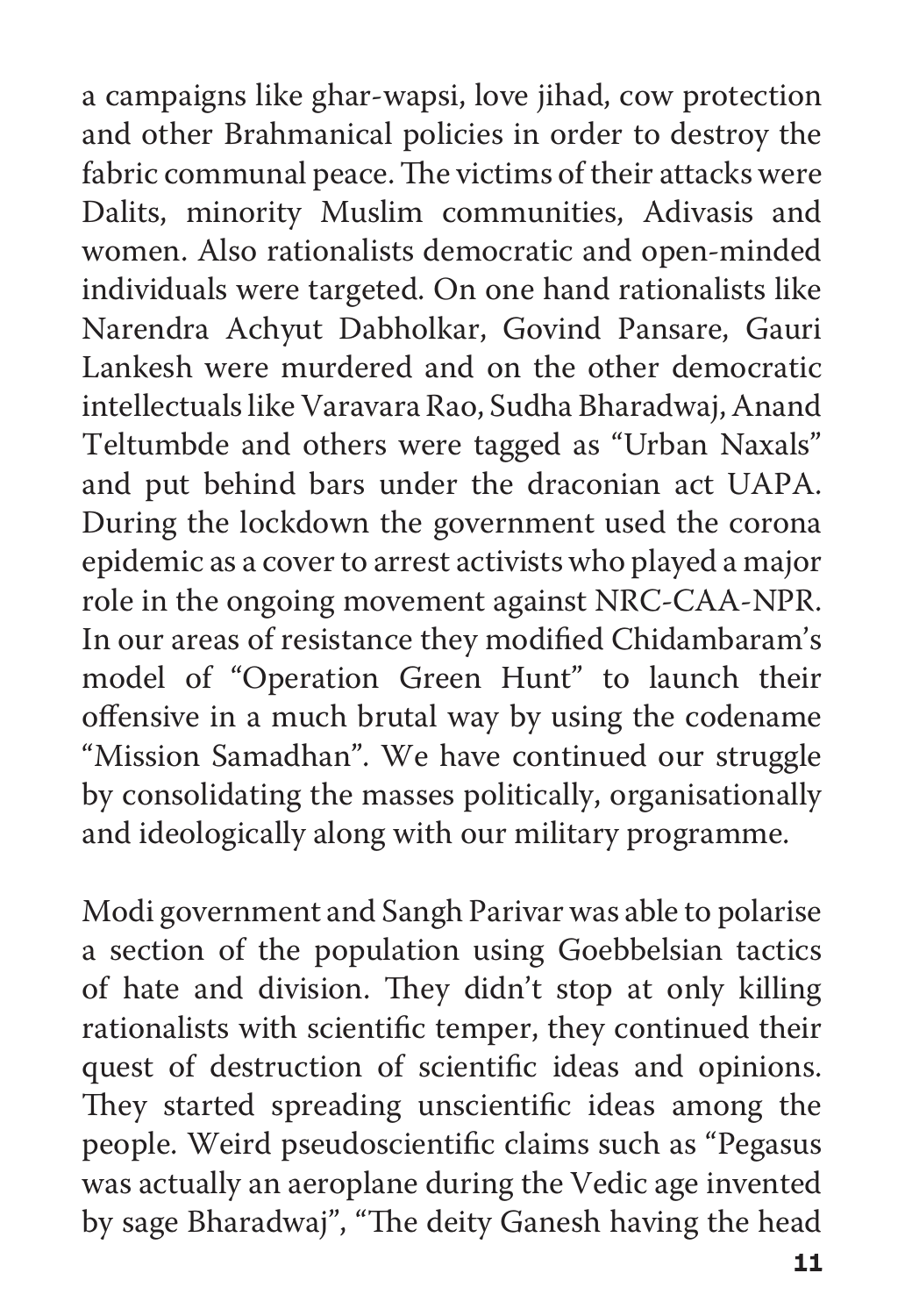of an elephant proves that there was plastic surgery in ancient India", "Kunti's son Karna proves the fact that in ancient India there were means of obtaining a test tube baby", "Quantum mechanics was mentioned in the Vedas", "Cows inhale carbon- dioxide and exhale oxygen which increases the amount of oxygen in the environment", "Cow urine can cure corona and other diseases", "Cow urine contains gold", "During the age of Mahabharat there was internet, or else how did Sanjay gave Dhritarashtra detailed account of the battle" etc. were spread and even in international science congress such papers were presented which were extremely humiliating for the Indian science community worldwide. With the help of their IT Cell they spread Islamophobia and were able to create confusion amongst a large section of the population to a certain extent. Along with spreading communal hatred, they started creating tension between inhabitants of the North-East and Bengalis. They also created hatred and division among Adivasis and non-Adivasis specially in the Mahato community, Christian and non-Christian Adivasis, between two oppressed nationalities. After creating such disunity and division among the people the lockdown gave the ruling class a perfect opportunity to maintain "social distancing". They took the advantage to promote their propaganda that "Muslims are responsible for corona" and put the blame on the minority community. Just like one cannot prevent the sun rays by using his hands, lies and rumours can prevent the truth from emerging. Thus during this epidemic Modi government's highly regressive role has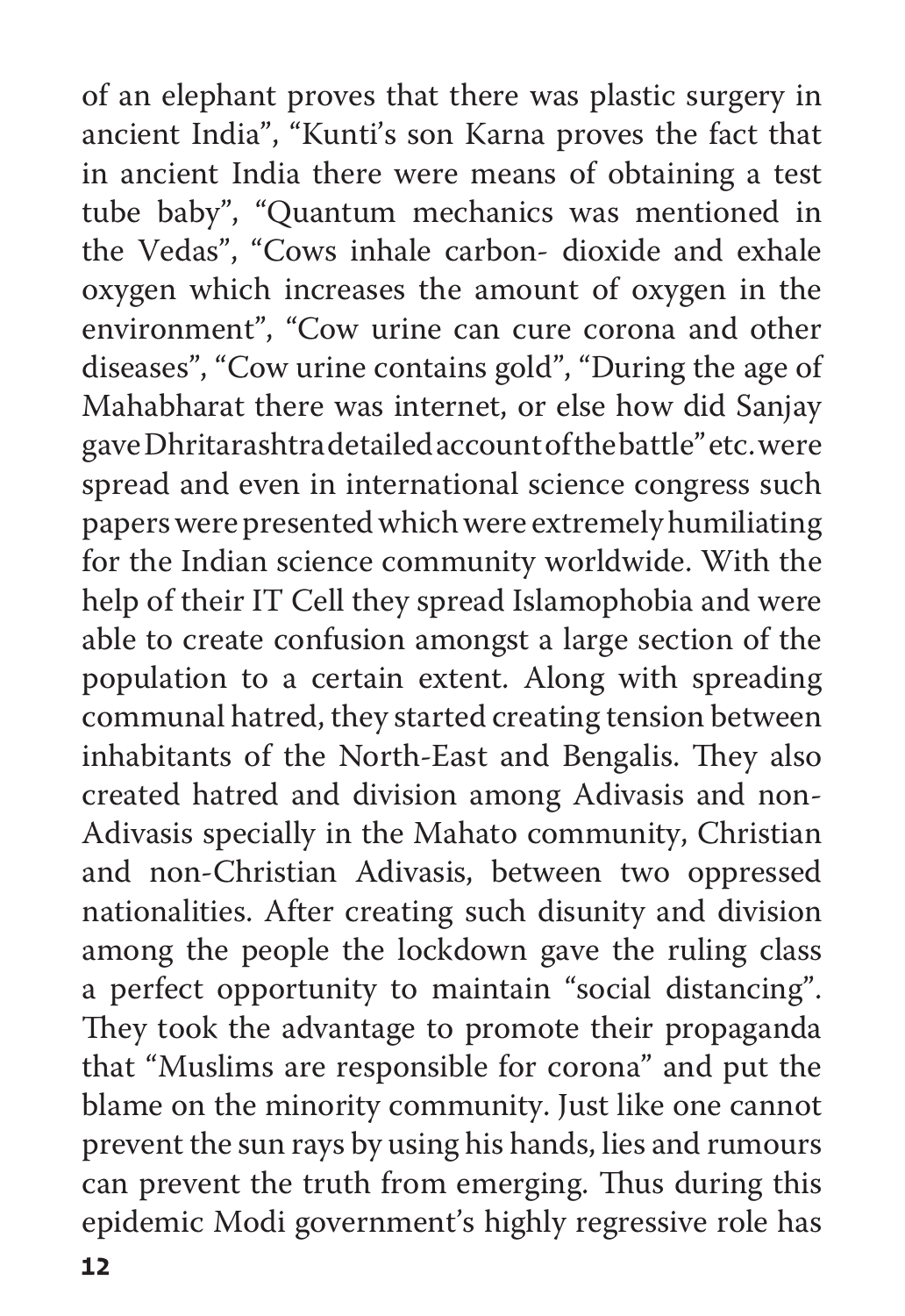been exposed. The masses also have responded by taking to the streets in large numbers.

Friends, at the end of the 19th century with the fall of socialist red China the aggression of imperialist forces have increased tremendously. Imperialist finance capital according to its own laws has fallen into a grave crisis. Comrade Lenin has already taught us that this crisis is a permanent one. The source of this crisis remains in its over production, failure of market economy, importing capital, controlling the market. It is impossible for capitalism to overcome this situation. On the contrary, aggression, war and destruction is their constant companion. Its crisis has deepened so much that it cannot even pretend to be pro people. Along with this, there is not a single socialist country or in other words country under the rule of the proletariat, hence there is no necessity of being sympathetic towards the working class. Thus the mask has fallen off and revealed the true nature of imperialism has been exposed. The rights earned by the working class through various struggles has been facing major setbacks. The capitalist camp has been delighted seeing the temporary failure of socialism and declared that "Socialism is an outdated ideology". But inspite of this, seeing the crisis of capitalism the masses have again started equipping themselves with the idea of socialism and Marxism. The temporary setback of socialism has definitely created a confusion amongst the masses. The emphasis on specialised branches of science rather than fundamental science to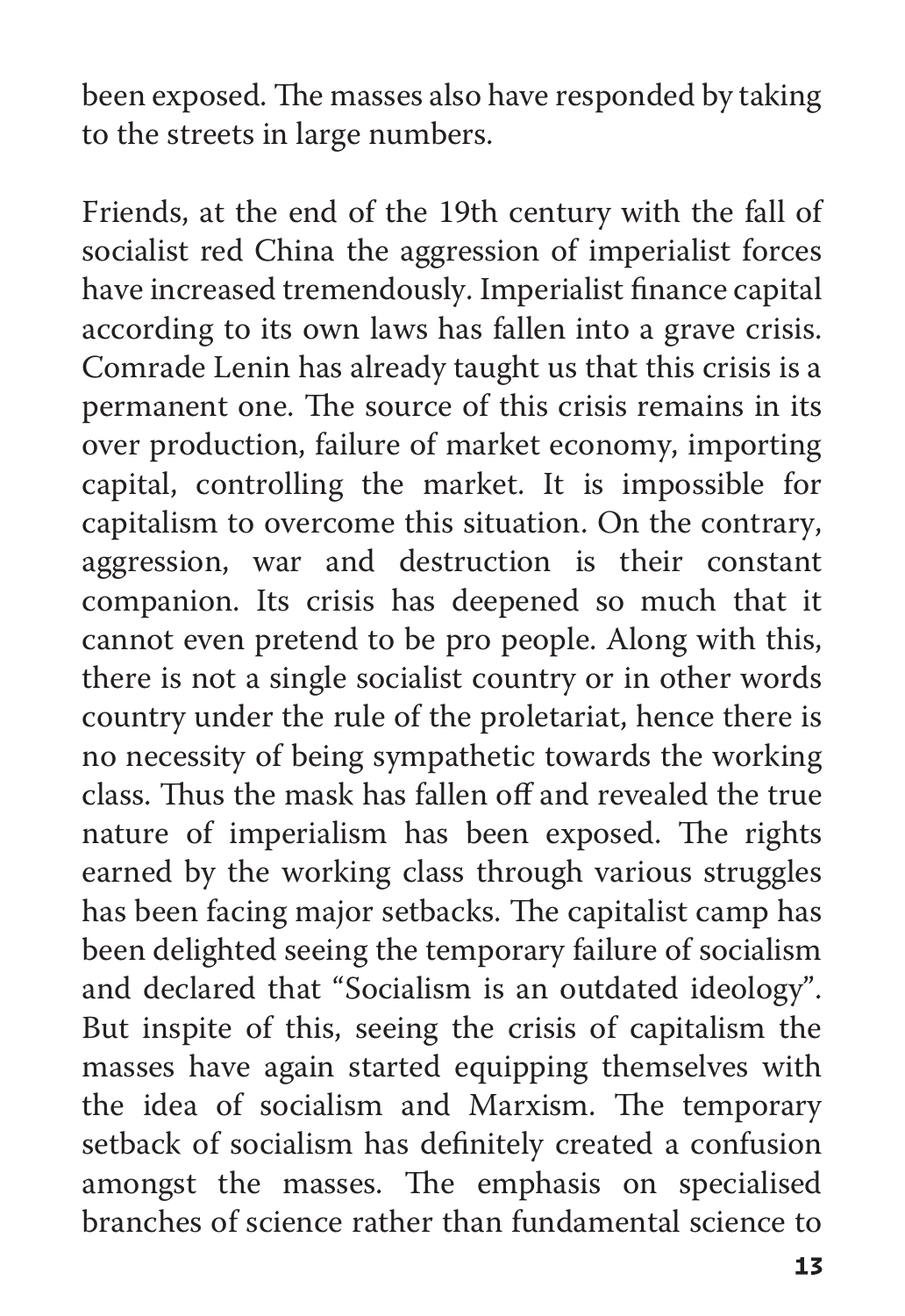get a proper overview and promoting technology for the purpose of profit has created an hurdle in understanding the current global situation in a proper perspective. Taking this opportunity capitalists and their sponsored intellectuals have been promoting the idea of free market economy, by uprooting any hurdle in the way of capital. They have allied themselves with agents like Manmohan-Chidambaram-Amit Shah to dominate regions in Asia-Africa-Latin America economically by investing their capital to loot the resources and also convert public institutions into profitable entities. The obvious outcome of this is mass unrests across the world and implementation of fascist offensive as a reaction. The fascist nature of the state is totally reliant on free market economy. On these grounds, liberal and neo-liberal economic models are gaining influence building the opinion that "there is no alternative to capitalism" "we have reached the end stage of history" "we have reached the end stage of science", "the human face of globalisation". Politically these neo-liberal ideas support fascism. These ideas on one hand strengthens fascism and on the other tries to create confusion within the revolutionary movement. In this contemporary neo fascist era their ideological foundation is based on poststructuralism, post-modernism, post-truth ideas etc. Which is basically metaphysical and agnostic in nature which doesn't recognise the objective truth. If we look at truth from an idealist perspective then we will see that truth is absolute. Since the dynamics of a material change constantly hence it would appear that there is no truth,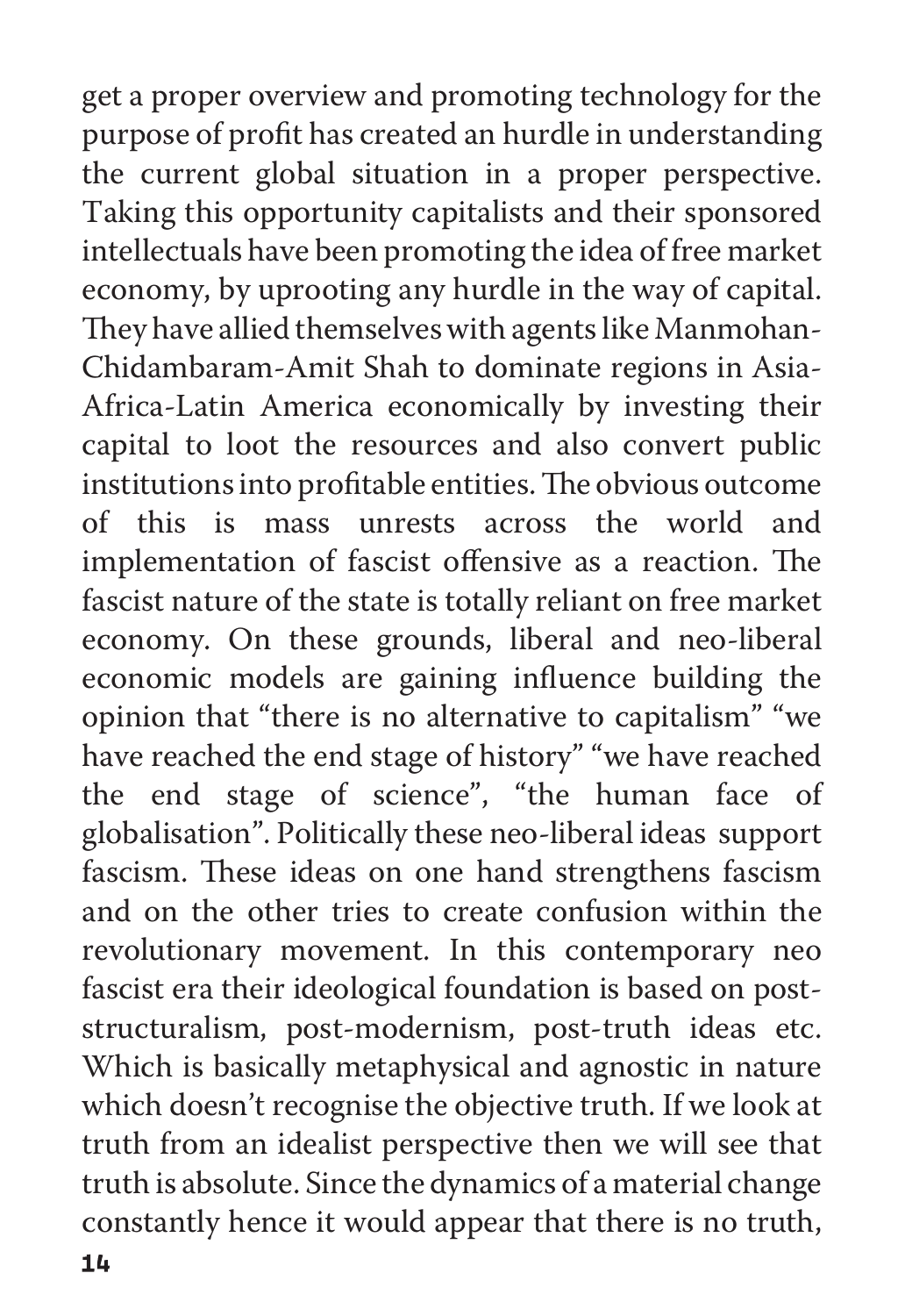but this conclusion is reached by assuming that truth is absolute. But if we take into account the dynamical nature of matter then according to Lenin's definition "Matter is a philosophical category denoting the objective reality which is given to man by his sensations, and which is copied, photographed and reflected by our sensations, while existing independently of them. " That means reality has an existence beyond our consciousness. In other words, it is non-existent or doesn't exist beyond our senses, is simply not true. Comrade Lenin also mentioned, "There is nothing in the world but matter in motion, and matter in motion cannot move otherwise than in space and time. " Then what have become of the truth? To look at matter with respect to space and time in a dialectical way defined "truth" in new light. The idealists used to see truth as non-existent or as something absolute or in a metaphysical way. These two viewpoints were rejected by dialectical materialist approach. First of all, dialectical materialism established the objective truth of matter and on the other hand rejecting the concept of absolute truth showed that truth is also relative and depends of space and time. If we look at our society we will see that it is class divided. The society is composed of different classes and hence class struggle exists. If we see this from the perspective of space and time then we will realise that this wasn't the reality in the premitive communist societies when class division didn't exist. In this perspective Engels there is some objective truth. He mentions Napoleon's death and says although it happened in the past it is true. We also know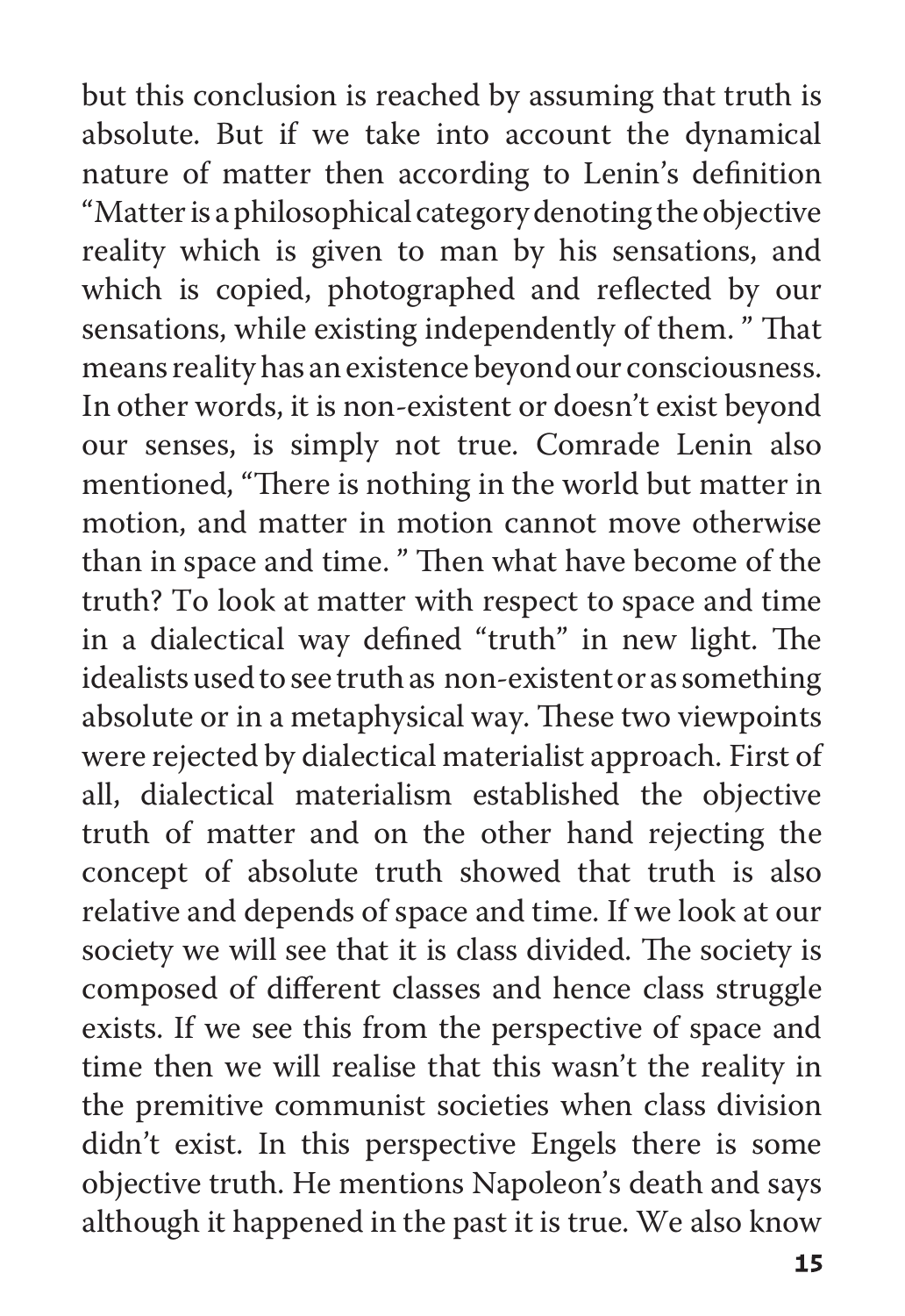that unity of opposites are the very nature of matter – this is also an objective truth. Lenin accepted the concept of absolute truth but not in an idealist point of view. Lenin showed that the truth depends on space and time and is relative but truth also exists beyond our interpretation. This is how Lenin drew a line between the idealist interpretation of truth and the dialectical understanding of truth. In other words Lenin showed that a truth can be relative as well as absolute. Many individuals might be in a confused state thinking when the truth can be called relative and when can it be called absolute. According to Leninism we should realise that truth is not absolute and the absolute truth is not absolute forever. We are mentioning it as absolute because it exists irrespective of the interpretation of an individual. Its existence does not depend on whether we know it or not. In that sense it is absolute, and also because it is dynamical it is also relative. In this perspective, Lenin reminded Machines what Engels told regarding Boyle's law," Here follows the example of Boyle's law (the volume of a gas is inversely proportional to its pressure). The "grain of truth" contained in this law is only absolute truth within certain limits." This is the Marxist viewpoint regarding truth (relative and absolute). This is where we differ from post modernists, ideologically. They don't accept truth at all. Thus they are just the new form of old agnostics. They don't accept the objective reality of anything, according to them the rulers, the powerful and dominant entities (they do not accept the concept of classes) select the discourse with our own "language"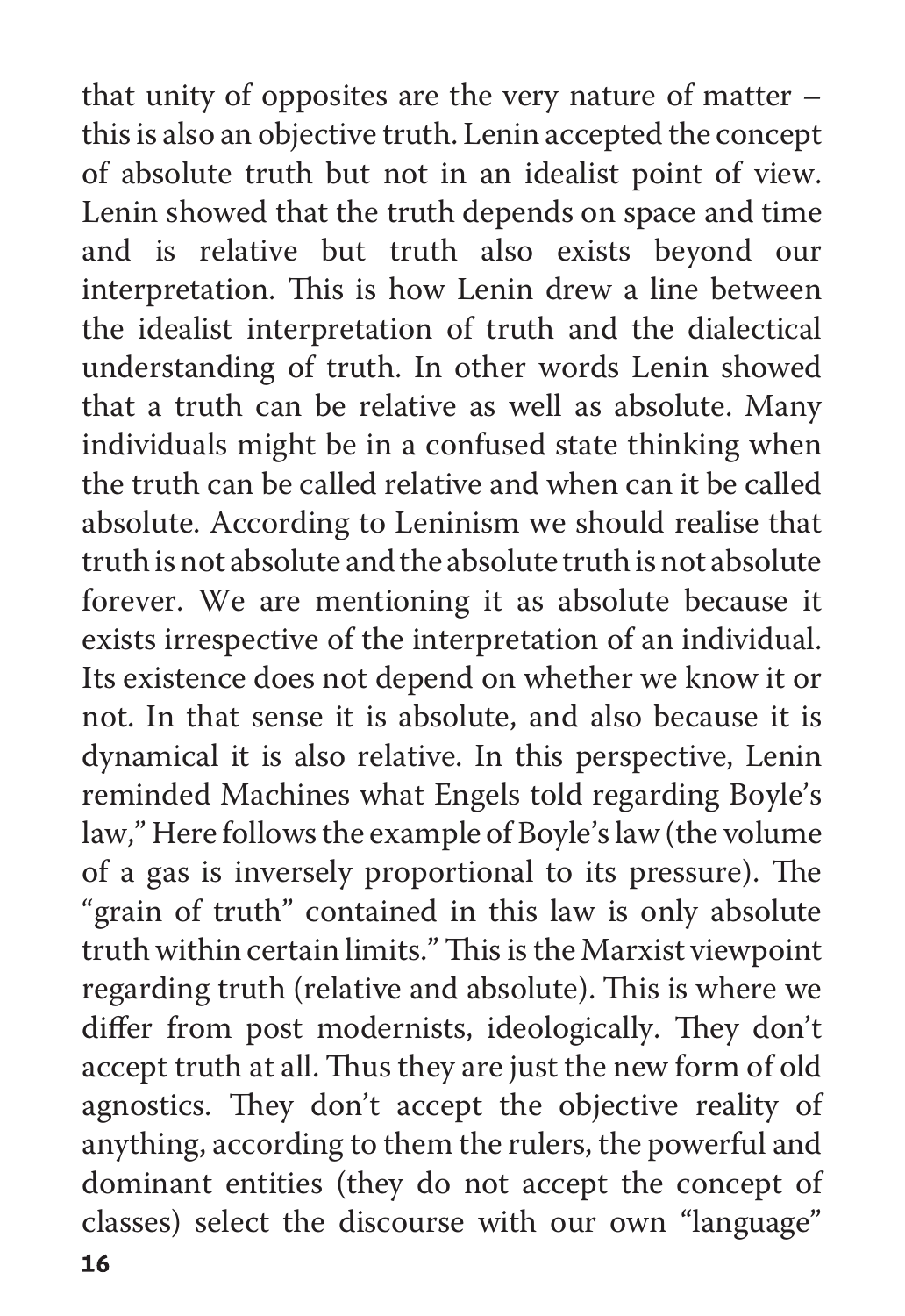and "structure" and we merely interpret them in that manner. To them there is no existence of matter, but only the existence of "narrative". Science is not a tool to understand matter and the world, science is just a part of the "grand narrative" of the dominant entities. They have a similar understanding of Marxism too. Implementing the dictatorship of the proletariat by waging class struggle and establishing exploitation free classless society is just a "grand narration" or a "master discourse" according to them. They believe that classless society cannot be established and hence one needs to take small initiatives to help expand the boundaries of democratic rights. They are just limited to this. As a result anarchist forms of struggle dominated their understanding – wage struggle but never build an organisation. But even to execute small tasks there is a need of an organisation. Then they came up with an opinion of a different form of organisation, which might sound to be a new concept but in reality is not different from the debate between Marx-Engels and anarchists before Paris commune. It is just an old wine in a new bottle. They completely rejected the pyramidal structure of the organisation, developing committees from higher up to lower levels, democratic centralism, taking decisions in a taking opinions in a united way, etc. In one word, they embraced neometaphysical ideas of individualism, consumerism and a type of nihilism. In the organisational structure they embraced anarchism. Basically, with neo-liberalism there emerged post modern ideas, similarly on organisational level neo-anarchism took hold. In the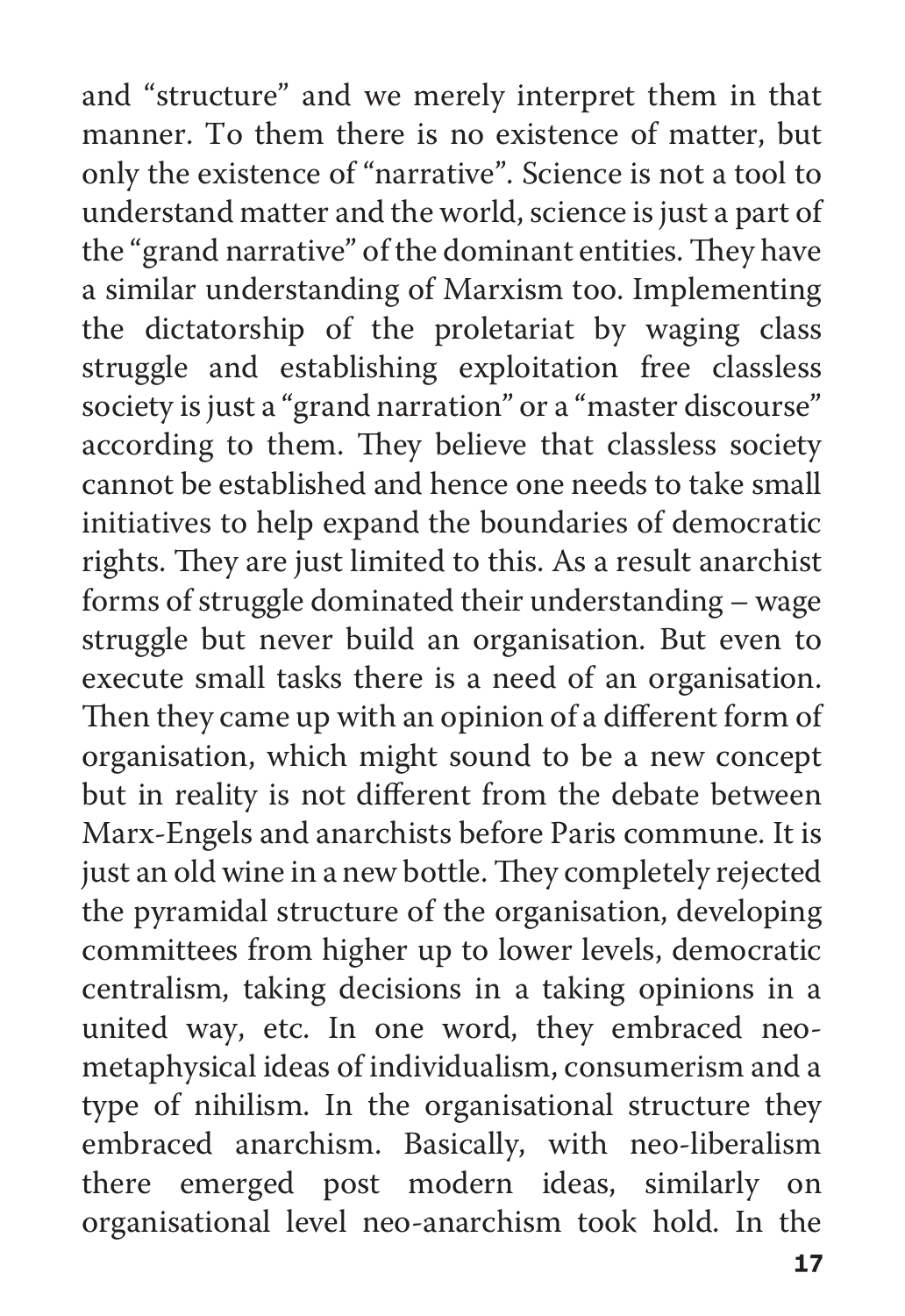fields of art-literature-drama Ford foundation, Rockefellar foundation along with CIA funded lakhs of NGO's which in turn funded many writes, artists and intellectuals worldwide. The art-literature that developed due to workers movements, proletarian revolution, initiatives taken by socialist countries represented socioeconomic crisis and the struggle to achieve emancipation. In one word, this kind of art-literature laid emphasis to society as a whole rather than giving importance to an individual without taking into account the socioeconomic problems. On the other hand, funded NGO's of the imperialist countries gave much more importance to art form and individual cravings. It promoted individualism and the idea that collective struggle is meaningless. This dominated the entire art-literature domain. With this, internet and social media also played a part in promoting consumerism and individualism culturally. The bourgeois concept of "private property" gives the ultimate importance to individual freedom and similarly the economic base of neo-liberalism is promoted by post modernists in a neo anarchist form which is in return strengthening fascism. The movements related women-rights, racism, casteism, communalism are all related to class outlook and class struggle but postmodernists have rejected such a scientific approach and tried to separate this movements from class perspective and working class movements. Hence, they weaken both the movements as a whole. Thus imperialism operates in this way to curb wokers movements worldwide by supporting such ideologies. This has also 18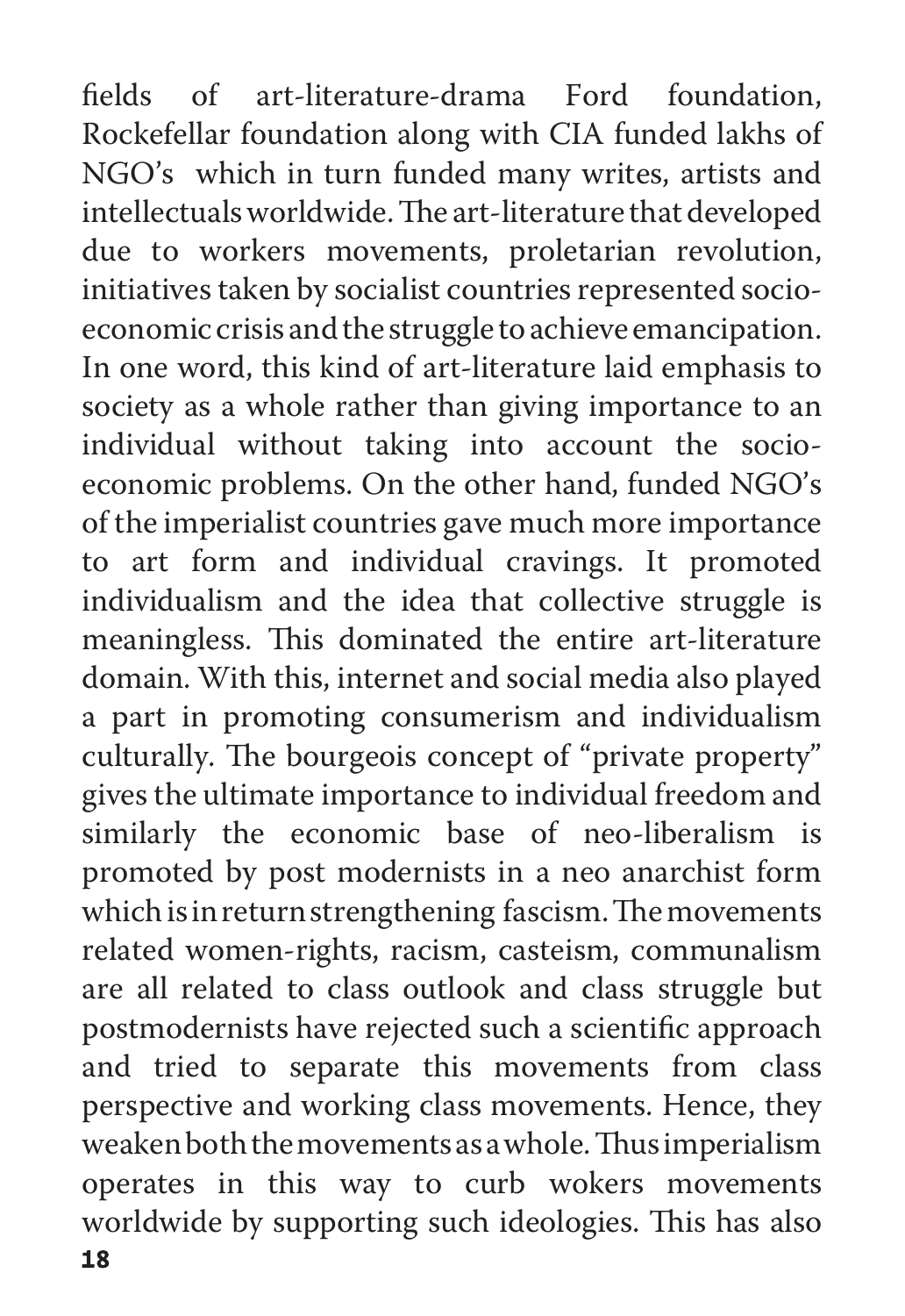an influential effect on our party. Specially in students' movements, women's movement, rights movement, workers' movement and other intellectual fronts are suffering from this problem. As a result in our movement it can be noticed that individualism, patriarchy and consumerist tendencies have gained influence. Along with this Low Intensity Conflict by the enemy is being conducted on a psychological level. These problems are helping the enemy to wage a psychological warfare indirectly. Self-centric attitude, extreme individualism, not obeying opinion of the majority, opening a different organisation without resolving debate, not giving importance to democratic centralism – is an effect of post modernist trends directly and indirectly which is making our organisation weaker internally. Obviously this is also weakening the movements. It can be observed that even within our party members post modernist trends are overwhelming noticeable in their political writings, speeches etc. in a major way which they are not even conscious about. In their own practice also it is taking an effect. This can only be countered by an indepth understanding of Marxism-Leninism-Maoism, practicing democratic centralism, bolshevisation of the party and serving peasant revolution through Protracted People's War .

Friends, we know that after the death of Comrade Mao Zedong, the revisionist cliché of Deng Xiaoping captured power and oppressed the revolutionaries. These capitalist inroaders slowly turned socialist China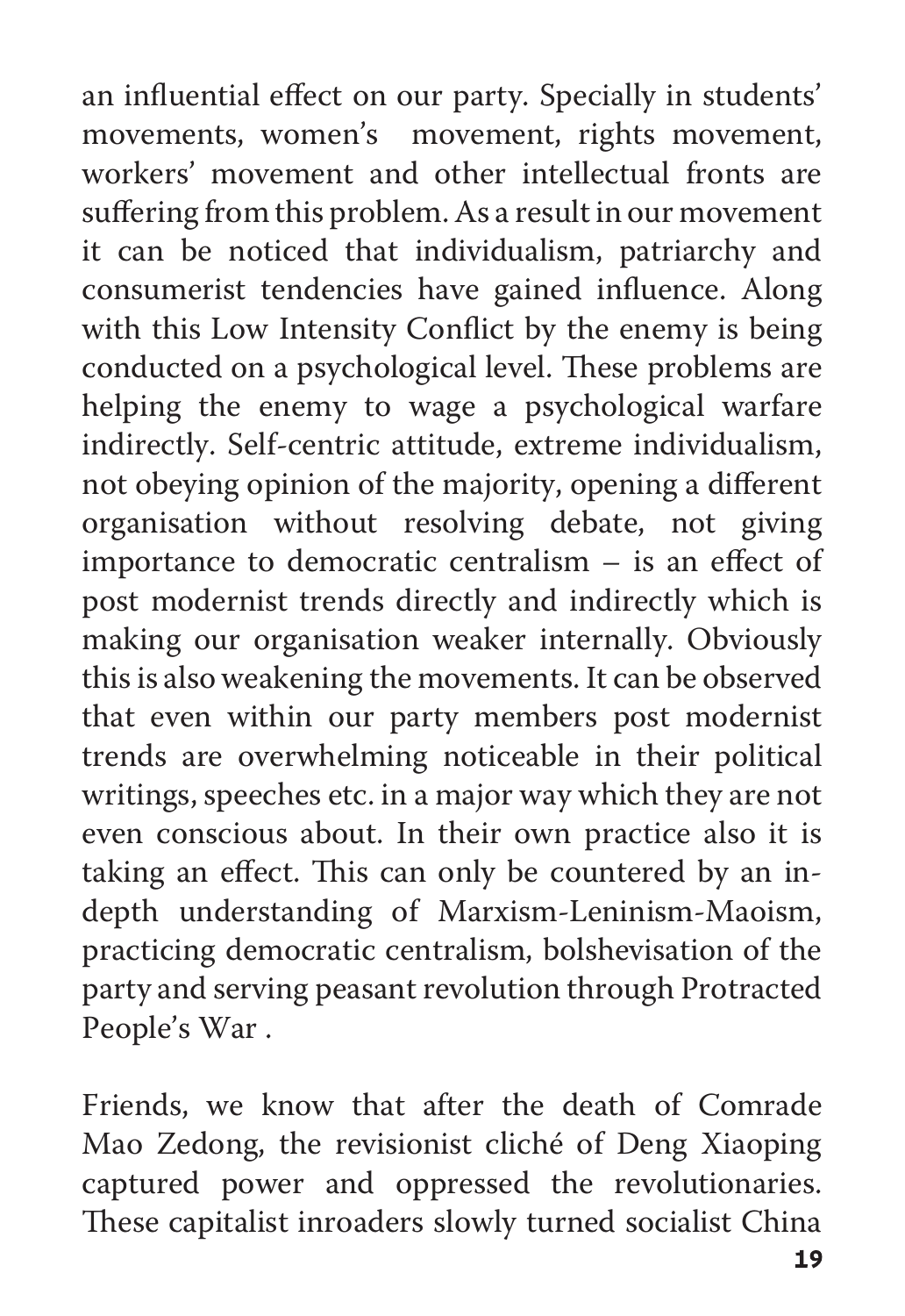towards market economy. Thus, there was not a single socialist country in the world to exist. But from 1970s to mid 1980s till the Soviet Union didn't break apart there were two competing imperialist powers. One was American imperialism and another was social imperialist Soviet Union. Between these two countries there was Cold War. In the late 80s after the fall of Soviet Union the world was only dominated by one imperialist force. Crisis-ridden American imperialists imposed their power all over the world for a certain amount time. But at this point its dominance is reducing by the day. On one hand one can observe the decay of powerful America in its international relations with European Union and other countries and on the other hand one can see the rise of Chinese social imperialist power. Thus again we are facing the threat of another Cold War. The corona epidemic has thrown the world into a very weird situation where the contradiction between imperialist powers have intensified and also numerous possibilities of revolutionary situation have cropped up. It is also true that communist movement worldwide is subjectively weak. The enemy has learnt from Russian revolution, Chinese revolution, liberation wars of Indo-China on how to curb revolutionary situation. The Protracted People's War followed by our party has been the target of the ruling classes of our country, through their LIC policy. They have chalked out tactics to counter the party militarily and also waging a psychological warfare to weaken the subjective force of the party. They are exploiting many non-proletarian 20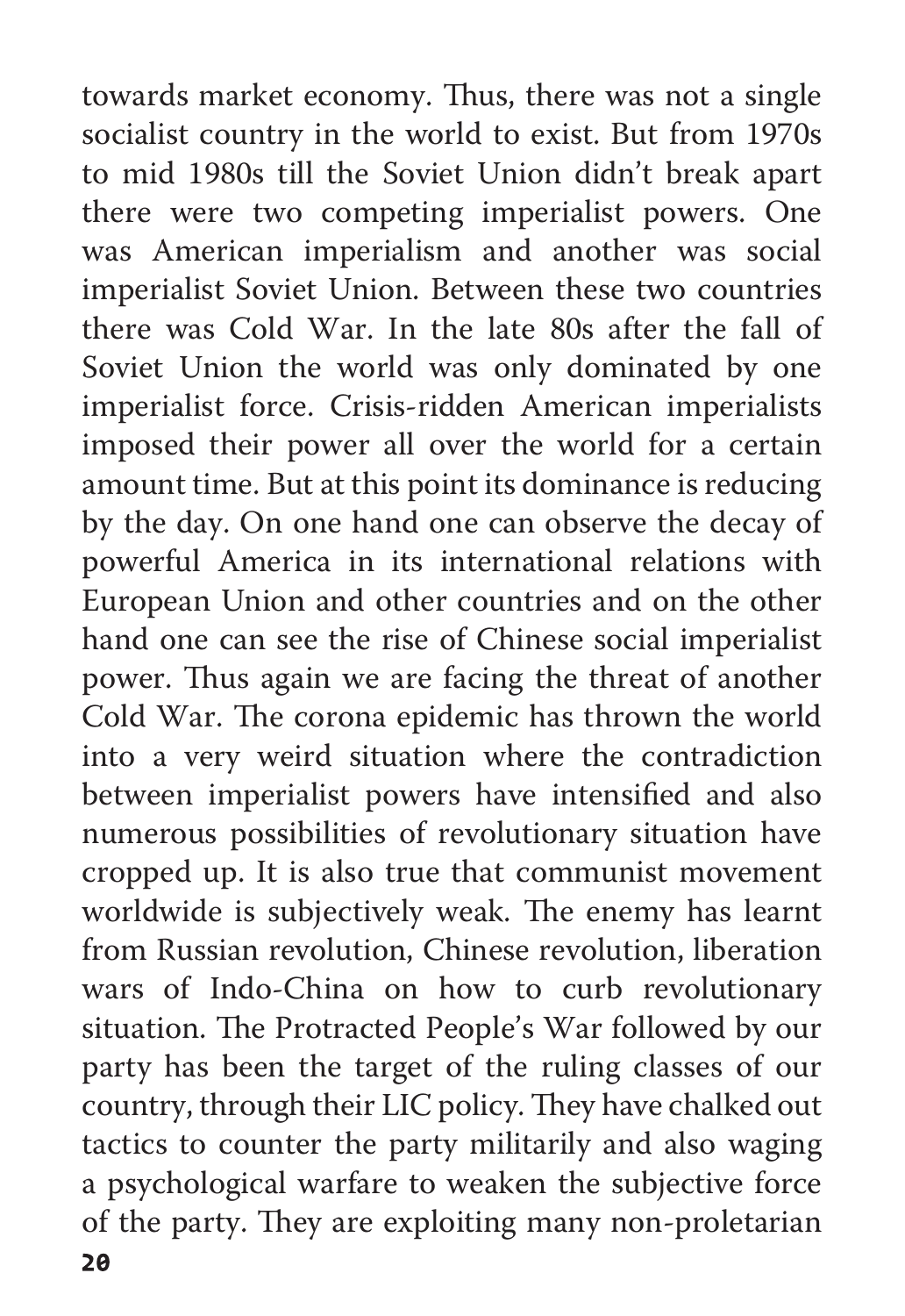trends and deviations of the party workers to break our organisation. Some comrades are falling into their trap too. To defeat this attack the leadership of our Central Committee has taken the programme of Bolshevisation. Today if we observe the world socialist movement then we will understand that there is no socialist country. As a result we are facing similar conditions previous to the Russian revolution. To help the revolution in our country the international working class is of course by our side but there is a not single socialist country to help us. We have learnt from history that there cannot be an exact repetition of the same event again. Before Russian revolution the communist revolutionaries in the Soviet had the experience of Paris Commune. We can learn from Paris Commune, socialist revolution in Russia, New Democratic Revolution in China to socialist revolution, Indo-China liberation wars, Great Proletarian Cultural Revolution, war against fascism led by Comrade Stalin and the great struggle of workers and peasants under the banner of Naxalbari etc. which can enrich our experience. The objective reality of socialist revolution due to the material conditions and the decaying dominance of imperialist nations along with the struggle of the masses from the oppressed nation has provided an excellent opportunity. If we notice we will see that for the last 53 years from Naxalbari uprising armed resistance hasn't stopped even for a single day. The reactionary ruling classes of this country has identified the communist revolutionaries as the "major threat to internal security". Inspite of this repression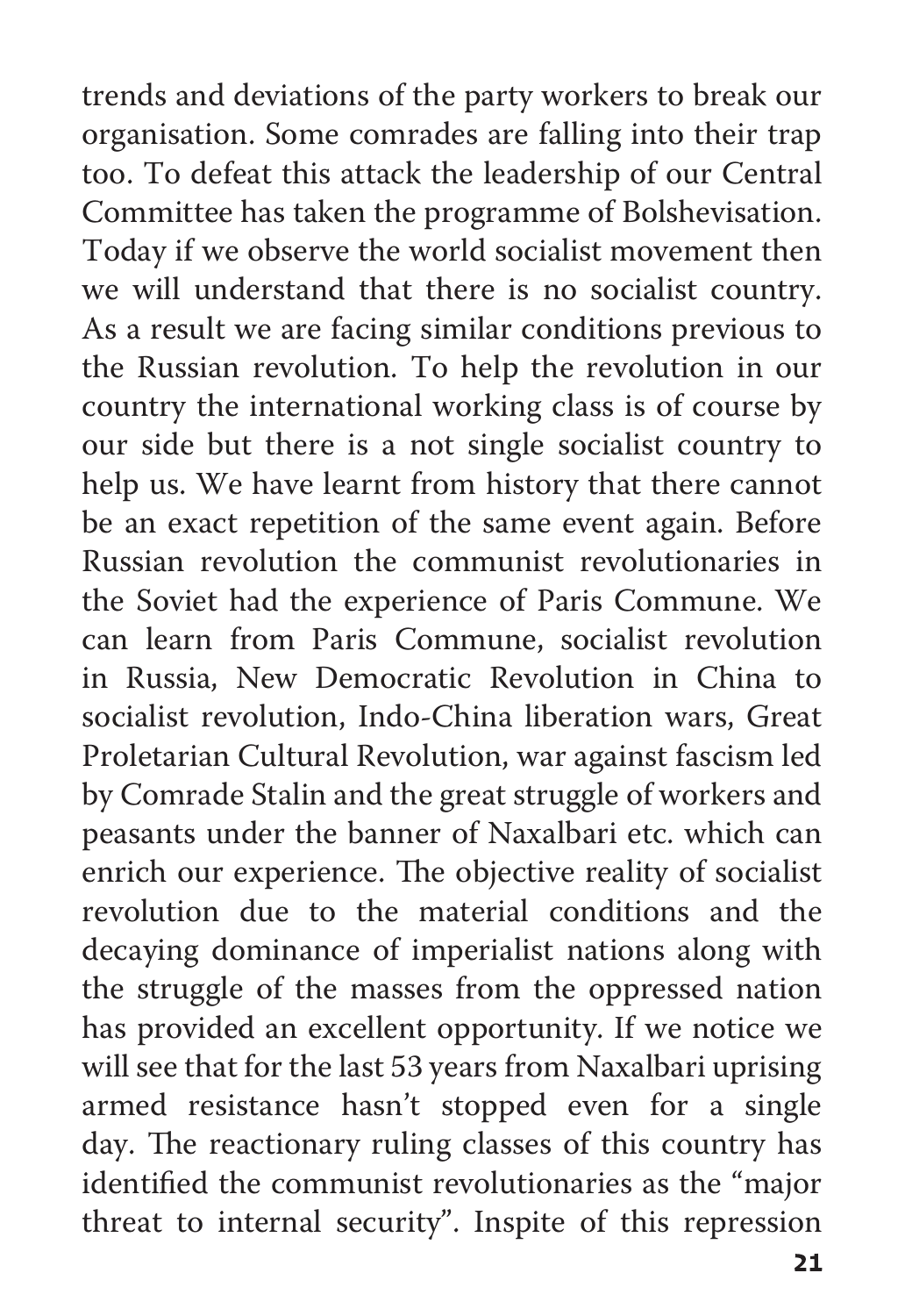our revolutionary struggle is spreading. For the progress of this revolution many comrades have laid down their lives. Apart from our struggle self determination movements elsewhere in India have been waging an armed resistance against the state. Specially in Kashmir and North-East the national liberation movements are waging an armed struggle. During this Modi-Shah rule Dalits and minority communities along with democratic masses are participating in movements. The lockdown will deepen the economic crisis even more and as a result worker peasant movement will further develop, which will in turn enhance the Protracted People's War. In this perspective the ninth Congress of the Party (First Congress) has presented before us some tasks. To develop guerilla warfare to Protracted People's War with the perspective of building PLA, to transform guerilla zones to base areas, transform the PLGA to PLA. The situation to fulfil these 3 tasks is much more possible now. Let us take advantage of this situation and develop peasant revolution to a further developed level and fulfil the dreams of our martyrs by carrying out New Democratic Revolution. Let this be our respectful tribute to our martyrs.

## **With Revolutionary Greetings**

**Central Committee Eastern Regional Bureau** C.P.I (Maoist)